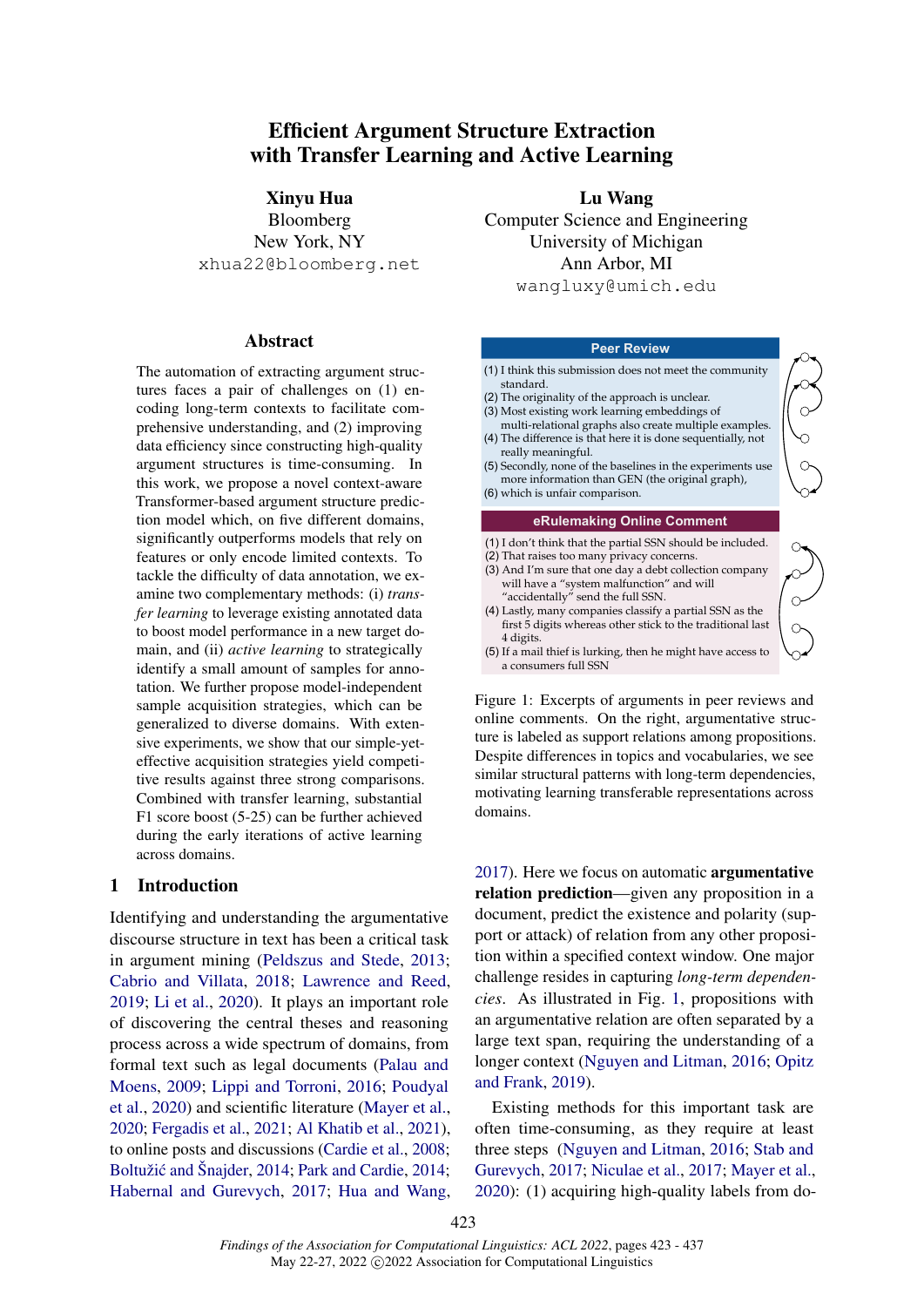main experts, (2) manually designing customized features to address long dependencies and encode task-specific language, and (3) model training. To exacerbate the challenge, the resulting models are hardly generalizable to new domains.

Consequently, our main goal is to design an *easyto-use* framework that can facilitate researchers and practitioners to build argument structure extraction models for *new domains rapidly* and *accurately*. To this end, we first propose a novel *contextaware* argument relation prediction model, which can be directly fine-tuned from pre-trained Transformers [\(Vaswani et al.,](#page-11-4) [2017;](#page-11-4) [Liu et al.,](#page-10-9) [2019\)](#page-10-9). For a given proposition, the model encodes a broad context of neighboring propositions in the same document, and predicts whether each of them supports, attacks, or has no relation to the original one. By contrast, prior work only encodes pairwise propositions while ignoring contexts [\(Mayer et al.,](#page-10-4) [2020\)](#page-10-4).

Moreover, while training on a large labeled corpus has become the *de facto* method for neural models, labeling argument structures is a laborious process even for experienced annotators with domain knowledge [\(Green,](#page-9-6) [2014;](#page-9-6) [Saint-Dizier,](#page-11-5) [2018;](#page-11-5) [Lippi and Torroni,](#page-10-3) [2016\)](#page-10-3). Our second goal is to investigate *efficient model training*, by using fewer samples for a new domain. We study the following two complementary techniques: (i) Transfer learning (TL) adapts models trained on existing annotated data in a different domain, or leverages unlabeled in-domain data for better representation learning. (ii) **Active learning** (AL) strategically selects *samples in the new domain* based on a sample acquisition strategy with the goal of optimizing training performance. This process is often done in multiple rounds within a given budget [\(Settles,](#page-11-6) [2009\)](#page-11-6). As pointed out by [Lowell et al.](#page-10-10) [\(2019\)](#page-10-10), model-specific selection methods may not generalize across successor models and domains. We thus design model-independent strategies to encourage the inclusion of *unseen words*, and sentences with *discourse markers*. Both are easy to implement and incur little computation cost. We compare them with popular methods based on uncertainty [\(Lewis](#page-10-11) [and Gale,](#page-10-11) [1994;](#page-10-11) [Houlsby et al.,](#page-9-7) [2011\)](#page-9-7) and sample diversity [\(Sener and Savarese,](#page-11-7) [2018\)](#page-11-7).

For experiments, we release  $AMPERE++^1$  $AMPERE++^1$ , the first dataset in the peer review domain labeled with argument relations. Our annotation process involves over 10 months of training and multi-round sessions with experienced annotators, finally yielding 3, 636 relations over 400 reviews originally collected in our prior work [\(Hua et al.,](#page-10-12) [2019\)](#page-10-12). It has the highest overall relation density and the most attack relations, compared to prior datasets (Table [1\)](#page-4-0). We also evaluate on four other datasets covering diverse topics, including Essays [\(Stab and Gurevych,](#page-11-3) [2017\)](#page-11-3), AbstRCT [\(Mayer et al.,](#page-10-4) [2020\)](#page-10-4) for biomedical paper abstracts, ECHR [\(Poudyal et al.,](#page-11-1) [2020\)](#page-11-1) for case-law documents, and the Cornell eRulemaking Corpus (CDCP) [\(Park and Cardie,](#page-11-8) [2018\)](#page-11-8) for online comments on public policies. Our second data contribution comprises three large collections of unlabeled samples tailored for self-supervised pretraining for the first three domains.

Drawing from extensive experiment results, we make the following observations: (1) Our proposed model, which can encode longer contexts, yields better argument relation prediction results than comparisons or variants that operate over limited contexts ([§6.1\)](#page-6-0). (2) TL substantially improves performance for target domains when less labeled data is available. For example, for ECHR and CDCP, using AMPERE++ as the source domain, with only half of the target domain training data, the model achieves better F1 scores than nontransferred model trained over the entire training set ([§6.2\)](#page-6-1). This also highlights the value of our AM-PERE++ data. (3) Among AL methods, our newly proposed model-independent acquisition strategies yield competitive results against comparisons that require significantly more computations  $(\S6.3)$ . (4) TL further improves all AL setups and narrows the gaps among strategies ([§6.3\)](#page-7-0).

### 2 Related Work

Argument Structure Extraction. Analyzing argumentation in natural language text has seen rapid growth [\(Lippi and Torroni,](#page-10-3) [2016;](#page-10-3) [Cabrio and Vil](#page-9-0)[lata,](#page-9-0) [2018;](#page-9-0) [Lawrence and Reed,](#page-10-0) [2019\)](#page-10-0), yet the most challenging aspect of it is to extract the structures among diverse argument components. Conceptually, the structure extraction model needs to address two subtasks: (1) determining which propositions are targeted (head detection), and (2) identifying the argumentative relations towards the head propositions. Early work [\(Peldszus and Stede,](#page-11-0) [2013,](#page-11-0) [2015\)](#page-11-9) takes inspiration from discourse parsing. While practically argument relations can be dis-

<span id="page-1-0"></span> $1$ Data and code are available at [https://xinyuhua.](https://xinyuhua.github.io/Resources/acl22/) [github.io/Resources/acl22/](https://xinyuhua.github.io/Resources/acl22/).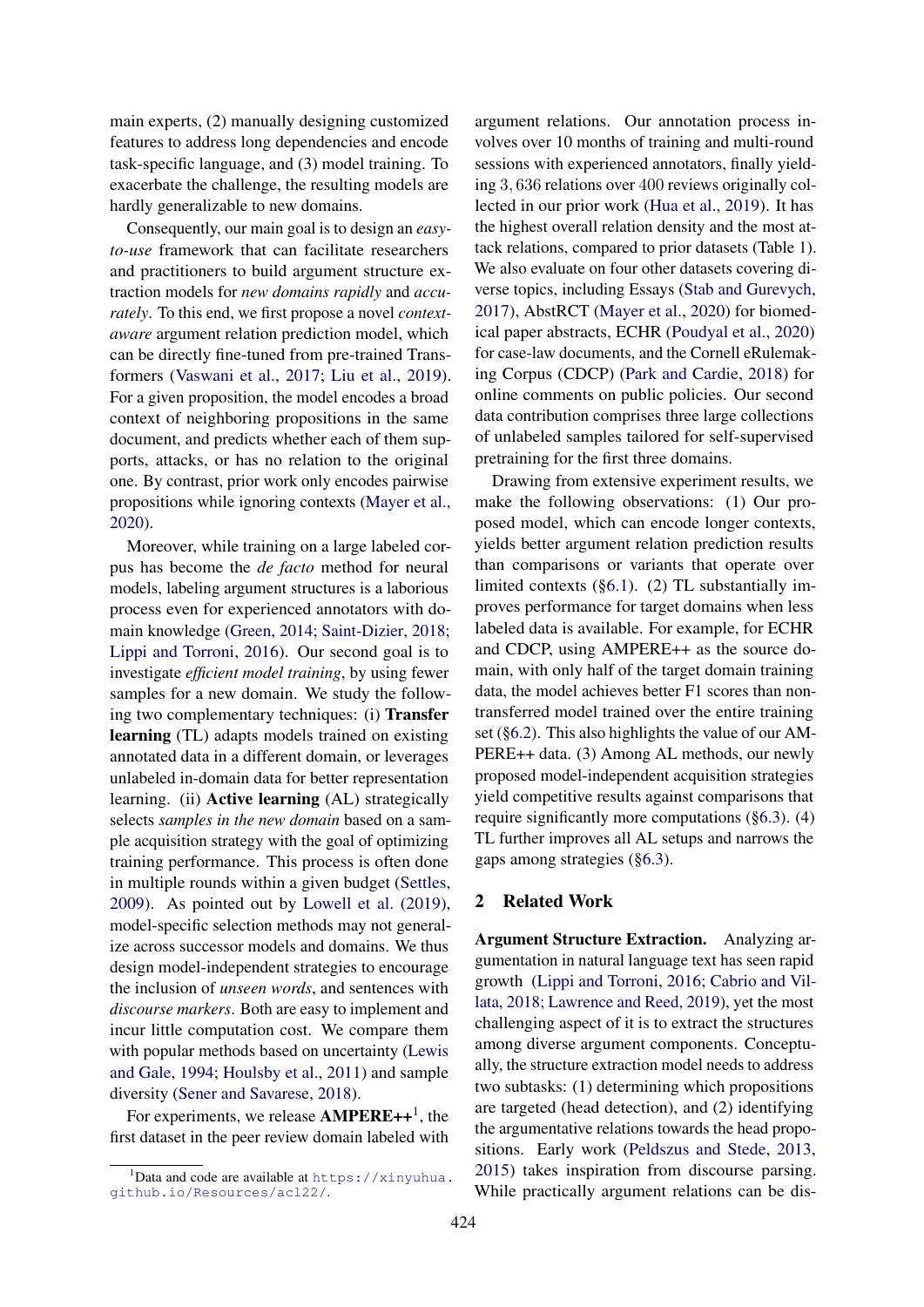persed across the text, contrary to assumptions in common discourse theory [\(Mann and Thompson,](#page-10-13) [1988;](#page-10-13) [Webber et al.,](#page-11-10) [2019\)](#page-11-10). More recent work considers all pairwise combinations of propositions [\(Stab and Gurevych,](#page-11-11) [2014;](#page-11-11) [Niculae et al.,](#page-10-8) [2017;](#page-10-8) [Mayer et al.,](#page-10-4) [2020\)](#page-10-4), which incurs expensive computations for long documents. Our model encodes a sequence of propositions and extract their labels in one forward pass, leading to much reduced training and inference complexity while allowing access to more contexts.

Transfer Learning for Structured Prediction. Collecting human annotations for structured tasks is costly, especially when discourselevel understanding and domain expertise are required [\(Mieskes and Stiegelmayr,](#page-10-14) [2018;](#page-10-14) [Schulz](#page-11-12) [et al.,](#page-11-12) [2019;](#page-11-12) [Poudyal et al.,](#page-11-1) [2020\)](#page-11-1). It is thus desirable to reuse existing labels from a similar task, and transfer learning (TL) is often employed. It can be divided into two broad categories [\(Pan and Yang,](#page-10-15) [2009\)](#page-10-15): (1) *Transductive* approaches adapt models learned from a labeled source domain to a different target domain over the same task, and have shown promising results for discourse [\(Kishimoto et al.,](#page-10-16) [2020\)](#page-10-16) and argument [\(Chakrabarty et al.,](#page-9-8) [2019;](#page-9-8) [Ac](#page-9-9)[cuosto and Saggion,](#page-9-9) [2019\)](#page-9-9) related tasks. (2) *Inductive* methods aim to leverage unlabeled data, usually in the same domain as the target domain, and have gained popularity with the pre-training and fine-tuning paradigm using Transformer models [\(Devlin et al.,](#page-9-10) [2019;](#page-9-10) [Gururangan et al.,](#page-9-11) [2020\)](#page-9-11). We study both types in this work, with a particular focus on transductive approaches where the effect of different source domains are compared.

Active Learning (AL) has been explored in many NLP problems including named entity recognition [\(Tomanek and Hahn,](#page-11-13) [2009;](#page-11-13) [Shen et al.,](#page-11-14) [2018\)](#page-11-14), text classification [\(Tong and Koller,](#page-11-15) [2001;](#page-11-15) [Hoi et al.,](#page-9-12) [2006\)](#page-9-12), and semantic parsing [\(Iyer et al.,](#page-10-17) [2017;](#page-10-17) [Duong et al.,](#page-9-13) [2018\)](#page-9-13). Unlike the traditional supervised setting where training data is sampled beforehand, AL allows the learning system to actively select samples to maximize the performance, subject to an annotation budget [\(Settles,](#page-11-6) [2009;](#page-11-6) [Ag](#page-9-14)[garwal et al.,](#page-9-14) [2014\)](#page-9-14). Common AL strategies are either based on model uncertainty [\(Houlsby et al.,](#page-9-7) [2011;](#page-9-7) [Yuan et al.,](#page-11-16) [2020\)](#page-11-16), or promoting the diversity in sample distribution [\(Bodó et al.,](#page-9-15) [2011;](#page-9-15) [Sener](#page-11-7) [and Savarese,](#page-11-7) [2018\)](#page-11-7). However, both paradigms require coupling sampled data with a specific learned

<span id="page-2-0"></span>

Figure 2: Our context-aware argument relation prediction model. For each head proposition  $s_j$ , we encode both the backward (purple) and forward (green) contexts.  $H_i$ , the last layer states, represents proposition  $s_j$ .  $H_i$ , where i can be  $j \pm 1, j \pm 2, \ldots, j \pm L$  (L is the window size), is concatenated with  $H_j$  and fed into the pairwise output layer, to yield the probability of  $s_j \leftarrow s_i$ .

model, which may cause subpar performance by a successor model [\(Lowell et al.,](#page-10-10) [2019\)](#page-10-10). We propose model-independent acquisition strategies that are faster to train and do not rely on any model.

# 3 Argument Relation Prediction Model

Task Formulation. Given a document that is segmented into a list of propositions, our task is to predict the existence of a support or attack link  $s_i \leftarrow s_i$  between propositions  $s_i$  and  $s_j$ . Here the targeted proposition  $s_j$  is the *head*, and  $s_i$  is the *tail*. Our end-to-end model considers all proposition pairs. We also consider a simplified setting, where head propositions are given a priori.

A Context-aware Model. Fig. [2](#page-2-0) depicts our model: It is built on top of the RoBERTa encoder [\(Liu et al.,](#page-10-9) [2019\)](#page-10-9) which reads in a sequence of tokens. It contains stacked layers with bidirectional multi-headed self-attentions. Different from prior work that only encodes single propositions, given a head proposition  $s_j$ , we concatenate it with its surrounding context, including the L propositions before and after it. Propositions are separated by [CLS] tokens. We use their last layer's states, denoted as  $H_i$ , to represent  $s_i$ . Other propositions within the window defined by  $L$  then become candidates for tail propositions.

After encoding, each tail candidate representation  $H_i$  is concatenated with the head representation  $H_i$  to form the input to the output layer, with the final prediction formulated as: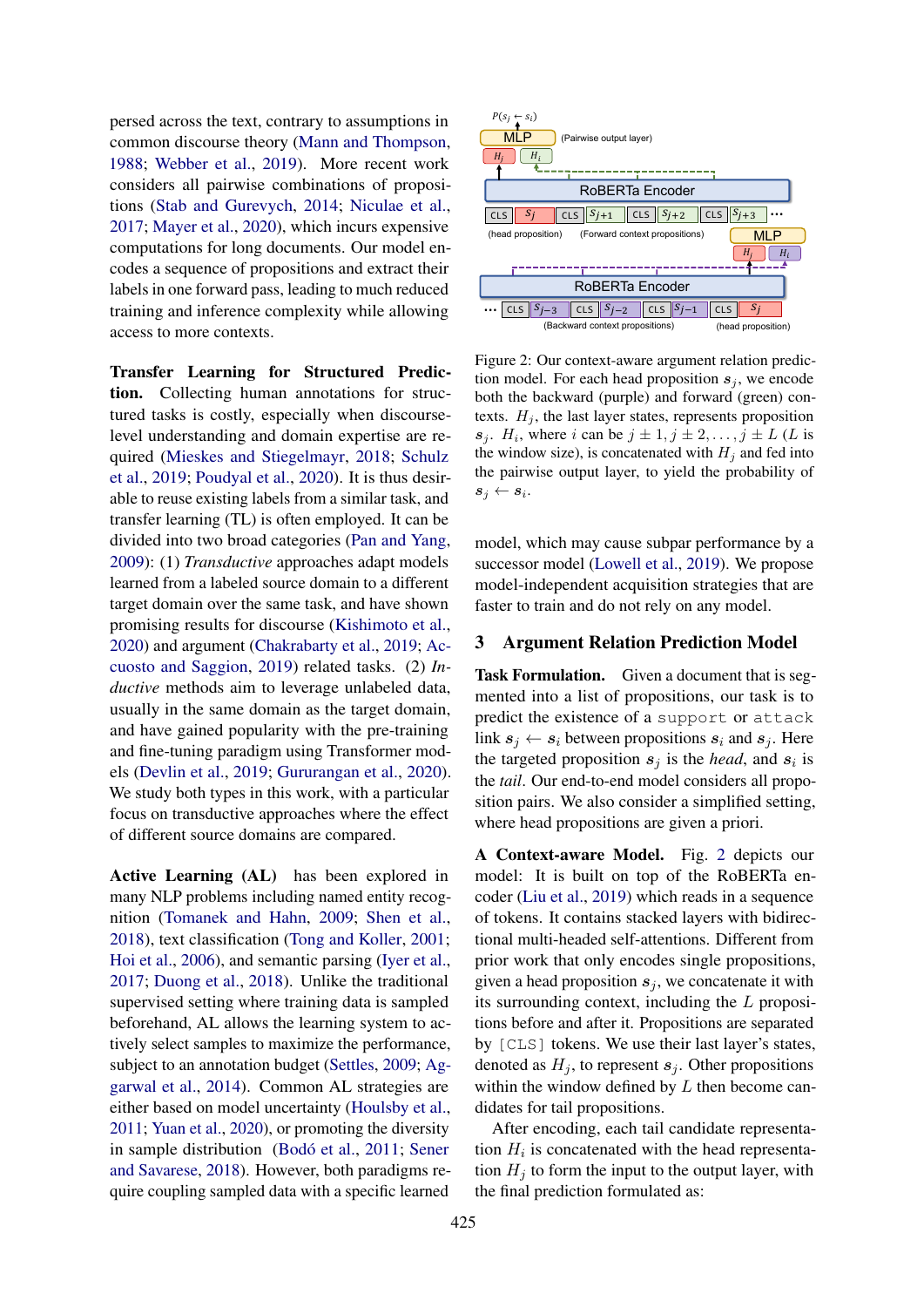$P(y_r|\mathbf{s}_j, \mathbf{s}_i) = \text{softmax}(\text{tanh}([H_j; H_i] \cdot \mathbf{W}_1) \cdot \mathbf{W}_2)$  (1)

where  $y_r$  corresponds to three classes: support, attack, and no-rel if there is no link.  $W_1$  and  $W<sub>2</sub>$  are trainable parameters. Dropout [\(Srivastava](#page-11-17) [et al.,](#page-11-17) [2014\)](#page-11-17) is added between layers.

Training objective is cross-entropy loss over the labels of pairwise propositions within the context window. Our simplified setting reduces the prediction complexity from  $\mathcal{O}(n^2)$  [\(Mayer et al.,](#page-10-4) [2020\)](#page-10-4) to  $\mathcal{O}(nL)$ , with *n* being the proposition count.

# <span id="page-3-2"></span>4 Active Learning Strategies

One major goal of this work is to explore AL solutions that can reduce the amount of samples for annotation, since labeling such a dataset can be the most laborious part of argument structure understanding. We consider a pool-based AL scenario [\(Settles,](#page-11-6) [2009\)](#page-11-6), where labels for the training set  $U$  are assumed to be unavailable initially. The learning procedure is carried out in T iterations. In the  $t$ -th iteration,  $b$  samples are selected using a given acquisition strategy. These samples are labeled and added into the labeled pool to comprise  $\mathcal{D}_t$ , on which a model  $\mathcal{M}_t$  is then trained.

#### 4.1 Comparison Methods

For baselines, we consider RANDOM-PROP, which samples b propositions from the unlabeled training set with uniform distribution. Its variant, RANDOM-CTX, instead samples at the context level — i.e., for a given head, its entire forward or backward context of L propositions are sampled as a whole, until the total number of propositions reaches b.

The MAX-ENTROPY [\(Lewis and Gale,](#page-10-11) [1994;](#page-10-11) [Joshi et al.,](#page-10-18) [2009\)](#page-10-18) method selects the most uncertain samples, based on the entropy score  $\mathcal{H}(\cdot)$  using the model trained in the previous iteration:

$$
\mathcal{H}(y_r|\mathbf{s}_j,\mathbf{s}_i)=-\sum_r P(y_r|\mathbf{s}_j,\mathbf{s}_i)\log P(y_r|\mathbf{s}_j,\mathbf{s}_i) \quad (2)
$$

where  $P(y_r|\mathbf{s}_i, \mathbf{s}_i)$  is the predicted probability of a relation label (Eq. [1\)](#page-3-0).

Bayesian Active Learning by Disagreement (BALD) [\(Houlsby et al.,](#page-9-7) [2011\)](#page-9-7) is another common approach to exploit the uncertainty of unlabeled data by applying dropout at test time for multiple runs over the same sample, and picks ones with higher disagreement:

$$
\underset{\boldsymbol{s}_i}{\arg\max} \mathcal{H}(y_r|\boldsymbol{s}_j,\boldsymbol{s}_i) - \mathbb{E}_{\theta}[\mathcal{H}(y_r|\boldsymbol{s}_j,\boldsymbol{s}_i,\theta)] \qquad (3)
$$

<span id="page-3-0"></span>Uncertainty-based methods are at risk of selecting "outliers" or alike samples [\(Settles,](#page-11-6) [2009\)](#page-11-6). To encourage diversity of the selected samples, we consider CORESET [\(Sener and Savarese,](#page-11-7) [2018\)](#page-11-7), which enlarges differences among samples and achieves competitive performance in many vision tasks. At a high level, each sample is represented as a vector, e.g., we use the proposition representation  $H_i$ . A random set of b samples are selected for labeling in the first iteration. In each subsequent iteration t, data points in the labeled pool  $\mathcal{D}_{t-1}$  are treated as cluster centers, and the sample with the greatest  $L_2$  distance from its nearest cluster center is selected. This process is repeated b times to build the new labeled pool  $\mathcal{D}_t$ .

### <span id="page-3-3"></span>4.2 Model-independent Acquisition Methods

One risk in AL is that samples selected by a model might not be useful for future models [\(Lowell](#page-10-10) [et al.,](#page-10-10) [2019\)](#page-10-10). This motivates our design of *modelindependent* acquisition methods. Our first method, NOVEL-VOCAB, promotes propositions with more unseen words. Assuming the frequency of a word w in the labeled pool is  $V(w)$ , the novelty score for an unlabeled sample  $s_i$  is computed as:

novelty-score(
$$
\mathbf{s}_i
$$
) = 
$$
\sum_{w_t \in \mathbf{s}_i} \frac{f_{i,t}}{(1 + \mathcal{V}(w_t))}
$$
(4)

where  $f_{i,t}$  is the frequency of word  $w_t$  in sample  $s_i$ . Samples with the highest novelty scores are selected for labeling. If a proposition has a high word overlap with samples in the labeled pool, the denominator  $V(w_t)$  will be high, and this sample is less likely to be chosen.

Our second method, DISC-MARKER, aims to select more relation links by matching any of the following 18 prominent discourse markers from PDTB manual [\(Webber et al.,](#page-11-10) [2019\)](#page-11-10) (matching statistics are in Appendix [A.1\)](#page-12-0).<sup>[2](#page-3-1)</sup> For comparison, we also show a complementary approach NO-DISC-MARKER, which samples propositions *without* any of those discourse markers.

| because       | therefore       | however      |
|---------------|-----------------|--------------|
| although      | though          | nevertheless |
| nonetheless   | thus            | hence        |
| consequently  | for this reason | due to       |
| in particular | particularly    | specifically |
| in fact       | actually        | but          |

<span id="page-3-1"></span> $2$ When matched sentences exceed selection budget, we randomly sample with equal probabilities.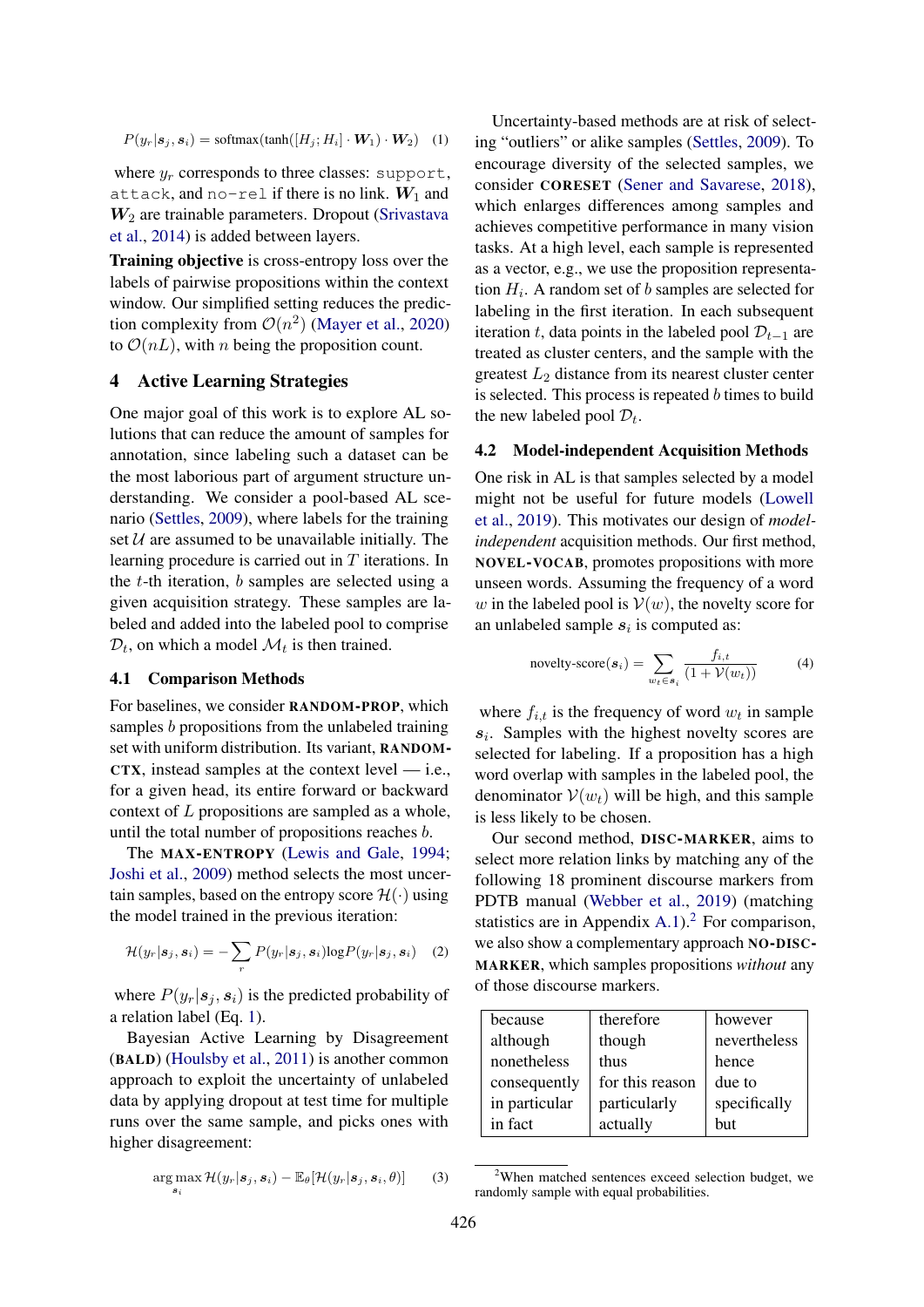AMPERE++ Essays AbstRCT ECHR CDCP

<span id="page-4-0"></span>

| # Doc.   | 400              | 402    | 700   | 42    | 731      |
|----------|------------------|--------|-------|-------|----------|
| # Tok.   | 190 <sub>k</sub> | 147k   | 236k  | 177k  | 89k      |
| # Prop.  | 10,386           | 12,373 | 5,693 | 6,331 | 4.932    |
| # Supp.  | 3,370            | 3,613  | 2,402 | 1.946 | 1.426    |
| $#$ Att. | 266              | 219    | 70    | 0     | $\theta$ |
| # Head   | 2,268            | 1,707  | 1,138 | 741   | 1.037    |
| Density  | 21.8%            | 13.8%  | 20.0% | 11.7% | 21.0%    |
|          |                  |        |       |       |          |

Table 1: Statistics of five datasets, including our AM-PERE++ data with newly annotated relations on AM-PERE [\(Hua et al.,](#page-10-12) [2019\)](#page-10-12). We report the total numbers of documents (# Doc.), tokens (# Tok.), propositions (# Prop.), support (# Supp.) and attack (# Att.) relations, unique head propositions (# Head), and relation density as the percentage of propositions that are supported or attacked by at least one proposition.

# <span id="page-4-2"></span>5 Datasets and Domains

We experiment with five datasets from distinct domains, with key statistics listed in Table [1.](#page-4-0) Below we outline data collection and annotation, notable preprocessing steps, and data splits.

Domain 1: Peer Reviews (New Annotation). We first annotate argument relations on AM-PERE [\(Hua et al.,](#page-10-12) [2019\)](#page-10-12), which consists of 400 ICLR 2018 paper reviews collected from OpenReview. Each review has been annotated with segmented propositions and corresponding types (i.e., *evaluation*, *request*, *fact*, *reference*, and *quote*). We augment this dataset by labeling the support and attack relations among the propositions. This new dataset is called AMPERE++.

We hire three proficient English speakers to annotate the entire dataset in multiple rounds. During annotation, they are displayed with the propositions along with their types. We impose two constraints. (1) Each proposition can only support or attack at most one other proposition. (2) Factual propositions (*fact*, *reference*, *quote*) cannot be supported or attacked by subjective ones (*evaluation*, *request*). Similar rules are used by [Park and Cardie](#page-11-8) [\(2018\)](#page-11-8). We include detailed guidelines in Appendix [B.](#page-12-1) For quality control and disagreement resolution, the annotators are joined by a fourth judge after each round, where they discuss samples with different labels to reach agreement.

The resulting dataset contains 3,636 relations from 400 reviews with a substantial inter-annotator agreement score of 0.654 (Fleiss'  $\kappa$ ). Following our prior work [\(Hua et al.,](#page-10-12) [2019\)](#page-10-12), we use 300 reviews for training, 20 for validation, and 80 for test. We also collect 42k reviews from OpenReview for ICLR 2019-2021, UAI 2018, and NeurIPS 2013-2020, which are used in the self-supervised learning experiments for improving representation learning.

Domain 2: Essays. Our second dataset is based on the essays curated by [Stab and Gurevych](#page-11-3) [\(2017\)](#page-11-3) from <essaysforum.com>. Argumentative propositions are identified at the sub-sentence level and labeled as "*premise*", "*claim*", or "*major claim*". Support and attack relations are annotated from a premise to a claim or to another premise. The link cannot cross paragraph boundaries, highlighting the dataset's focus on relations close by.

We split the original training set into 282 essays for training and 40 for validation. The remaining 80 are reserved for test. Similarly, we also download 26K essays from the same online forum for selfsupervised representation learning.

Domain 3: Biomedical Paper Abstracts. Next, we use the AbstRCT corpus [\(Mayer et al.,](#page-10-4) [2020\)](#page-10-4), which contains 700 paper abstracts retrieved from PubMed.[3](#page-4-1) The primary subjects are Randomized Controlled Trials of diseases. Notably, AbstRCT has much fewer propositions and relations than the previous two datasets, due to the factual nature of paper abstracts.

Following [Mayer et al.](#page-10-4) [\(2020\)](#page-10-4), we use 350 abstracts for training, 50 for validation, and 300 for test. We employ the 133K unlabeled abstracts released by [Cohan et al.](#page-9-16) [\(2018\)](#page-9-16) for self-supervision.

Domain 4: Legal Documents. Legal texts are studied in the early work of argument mining [\(Palau and Moens,](#page-10-2) [2009;](#page-10-2) [Lippi and Torroni,](#page-10-3) [2016\)](#page-10-3). We choose the ECHR corpus [\(Poudyal](#page-11-1) [et al.,](#page-11-1) [2020\)](#page-11-1), containing 42 recently-annotated caselaw documents of the European Court of Human Rights. The authors define an argument structure as a list of premises and a conclusion. We consider each premise as linked to the corresponding conclusion. The dataset is split into 27 documents for training, 7 for validation, and 8 for test.

Domain 5: Online User Comments. Finally, we include the Cornell eRulemaking Corpus [\(Park](#page-11-8) [and Cardie,](#page-11-8) [2018\)](#page-11-8), extracted from an online forum where the public argues for or against proposed rules. The 731 annotated comments are mostly related to the Consumer Debt Collection Practices

<span id="page-4-1"></span><sup>3</sup><https://pubmed.ncbi.nlm.nih.gov/>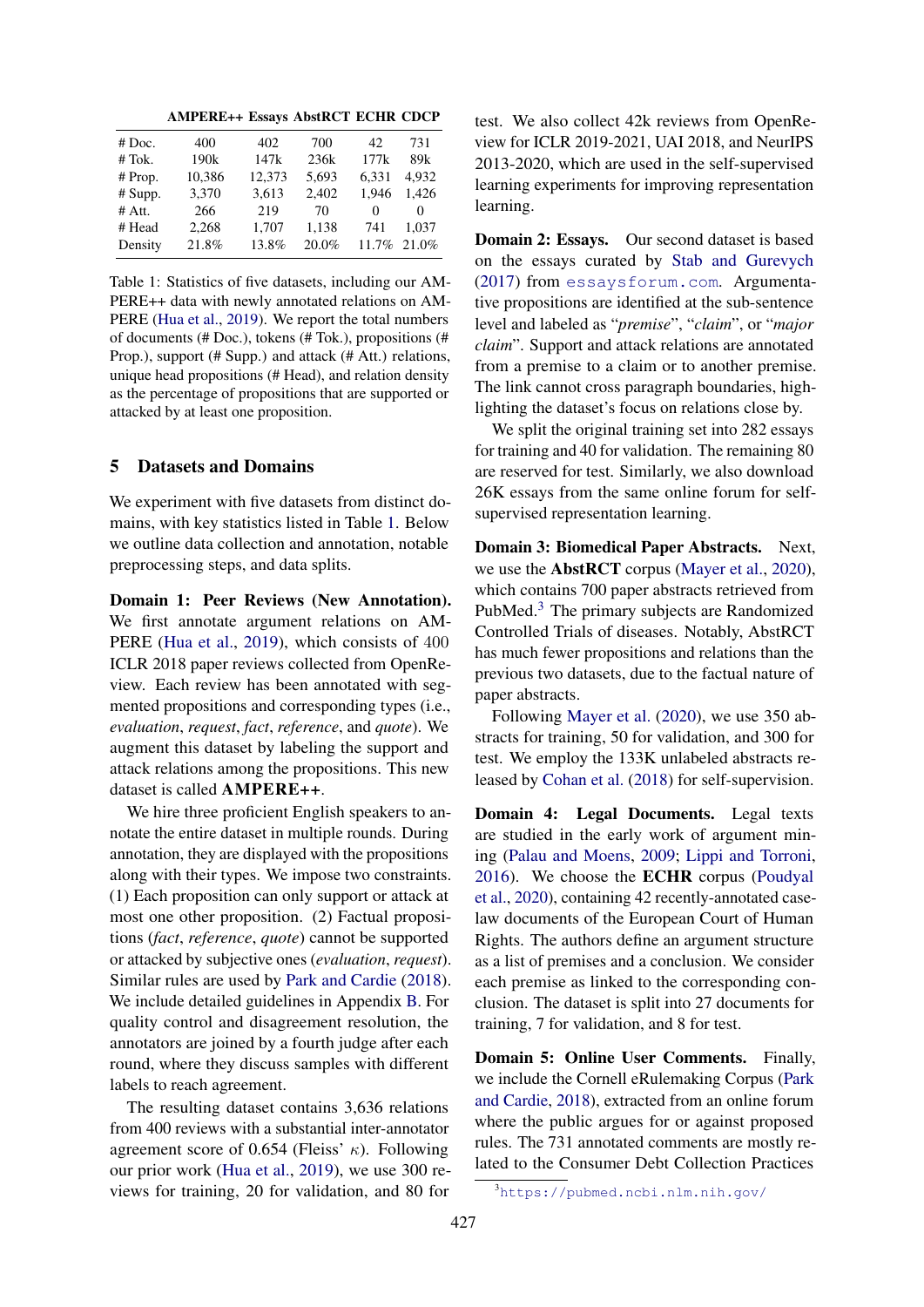<span id="page-5-0"></span>

Figure 3: Distribution of distance (measured by number of propositions) between head-tail pairs across five domains. Positive values indicate that the tail appears after the head in the document, and vice versa.

rule (CDCP), and is annotated with support relations only. We adopt the original splits: 501 for training, 80 for validation, and 150 for test. On average, there are less than two relation links per comment, and only 21% of the propositions are supported.

Head-tail Distance Distribution. Recall that our context-aware model only encodes context propositions up to a fixed window size. Although this setup neglects some relation links, we show in Fig. [3](#page-5-0) that a large enough window size (e.g., 20) is sufficient to cover all (Essays, CDCP, AbstRCT) or over 98% (AMPERE++, ECHR) of all relations.

Fig. [3](#page-5-0) further highlights domain-specific patterns. AMPERE++ and CDCP are skewed to the right, indicating reviewers and online users tend to put their claims upfront with supporting arguments appearing later. On the contrary, paper abstracts (AbstRCT) usually describe premises first and then draw conclusions. Essays and ECHR have more balanced distributions between both directions.

Proposition Length and Label Distribution. Due to differences in argument schemes, proposition length varies considerably across domains. AbstRCT has the longest propositions with an average of 45 tokens. Consequently, the actual encoder input may contain less than 20 propositions due to the maximum token limit. Under our context-aware encoding, the ratio of positive samples (support or attack) is boosted to 29% because they are less likely to be truncated due to the relative proximity to head propositions (Fig. [3\)](#page-5-0). The other four domains have similar positive ratios, ranging from 6% (AMPERE++) to 17% (CDCP).

Existing relation prediction methods [\(Stab and](#page-11-3) [Gurevych,](#page-11-3) [2017;](#page-11-3) [Niculae et al.,](#page-10-8) [2017;](#page-10-8) [Mayer et al.,](#page-10-4) [2020\)](#page-10-4) label all pairwise propositions within the same document, leading to much lower positive ratios, especially for ECHR where documents are long. In [§6.1](#page-6-0) we show that such unbalanced distribution poses difficulties for traditional methods.

#### 6 Experiments and Results

In this section, we design experiments to answer the following questions. (1) To which degree is the context-aware model better at identifying argumentative relations  $(\S6.1)$ ? (2) How much improvement can transfer learning (TL) make when different source domains are considered for a target domain ([§6.2\)](#page-6-1)? (3) Does unlabeled in-domain data help downstream tasks using self-supervised pretraining and inductive transfer learning ([§6.2\)](#page-6-1)? (4) How do active learning (AL) strategies perform on relation prediction and whether combining transfer learning leads to further performance boost ([§6.3\)](#page-7-0)?

Evaluation is based on macro-F1 scores as done in prior work [\(Stab and Gurevych,](#page-11-3) [2017;](#page-11-3) [Niculae](#page-10-8) [et al.,](#page-10-8) [2017\)](#page-10-8). For tasks without attack labels (ECHR and CDCP), the macro average is calculated over support and no-rel only, otherwise it is averaged over three classes. Each setup is run five times with different random seeds, and the average scores on test sets are reported.

Implementation of our models is based on the Transformer [\(Wolf et al.,](#page-11-18) [2020\)](#page-11-18). Our encoder is RoBERTa-base [\(Liu et al.,](#page-10-9) [2019\)](#page-10-9), which has 12 layers with a hidden size of 768. We apply dropout [\(Srivastava et al.,](#page-11-17) [2014\)](#page-11-17) with a probability of 0.1 for the output MLP layer. We use the Adam optimizer [\(Kingma and Ba,](#page-10-19) [2015\)](#page-10-19) with 16 sequences per batch. We hypertune our proposed argument relation prediction model with different number of maximum training epochs {5, 10, 15}, warmup steps {0, 1000, 5000}, learning rate {1e-5, 1e-6, 5e-5}, and scheduler {constant, linear}. The best validation result is achieved with 15 epochs, 5000 warmup steps, 1e-5 as learning rate, and the constant scheduler. We use this configuration for all model training experiments.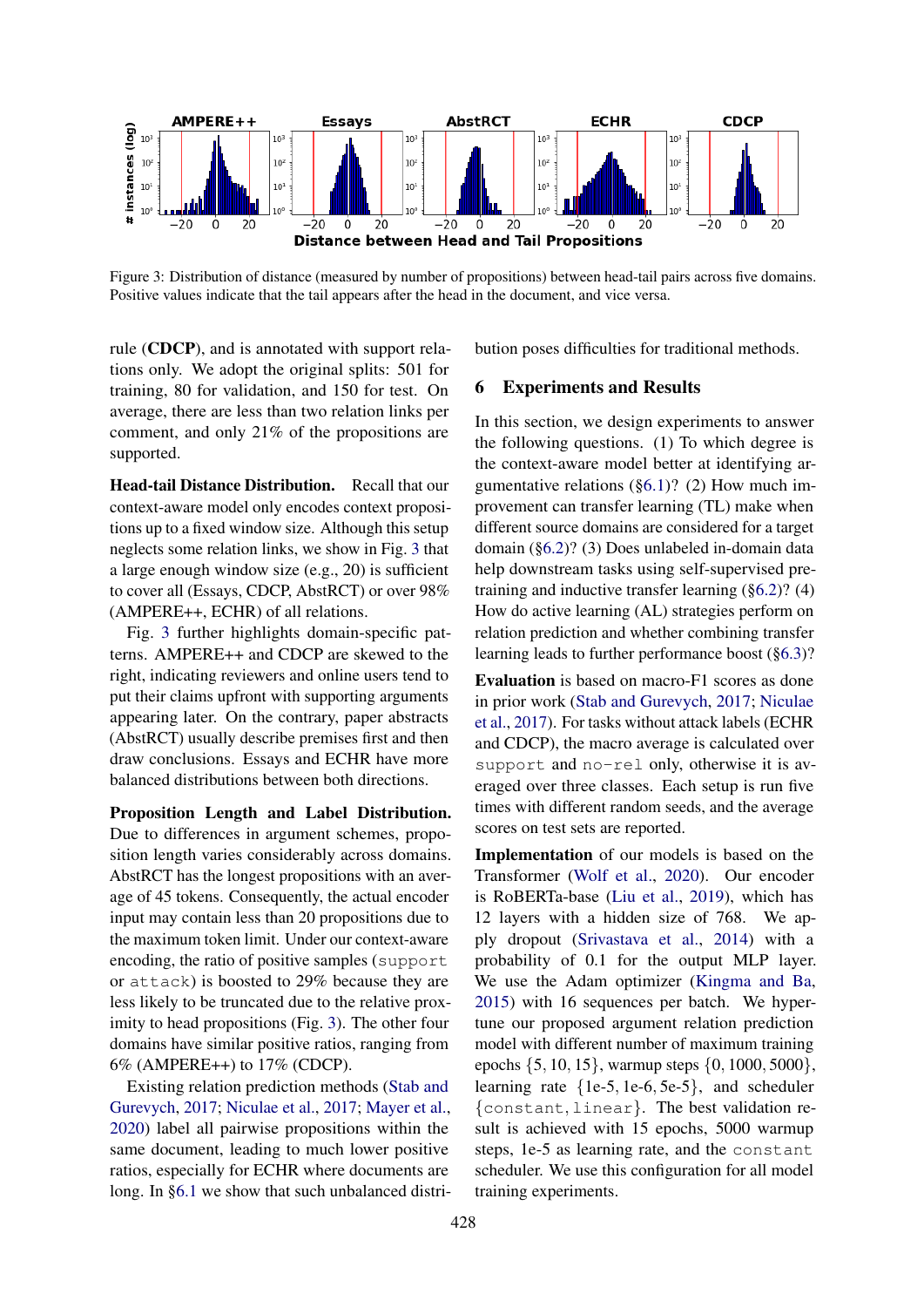<span id="page-6-2"></span>

|                   | <b>AMPERE++ Essays AbstRCT ECHR CDCP</b> |       |       |             |             |
|-------------------|------------------------------------------|-------|-------|-------------|-------------|
| <b>SVM-linear</b> | 24.82                                    | 28.69 | 33.60 | 21.18 29.01 |             |
| <b>SVM-RBF</b>    | 26.38                                    | 31.68 | 32.65 |             | 21.36 30.34 |
| <b>SEOPAIR</b>    | 23.40                                    | 38.37 | 66.96 |             | 13.76 35.23 |
| <b>BENCHMARK</b>  |                                          | 73.30 |       |             | 26.70       |
| OURS (head given) |                                          |       |       |             |             |
| $L=5$             | 66.34                                    | 65.61 | 55.48 | 60.92       | 64.82       |
| $L=10$            | 75.69                                    | 69.41 | 59.27 | 67.51       | 69.47       |
| $L=20$            | 77.64                                    | 71.30 | 63.62 | 70.82 70.37 |             |
| OURS (end-to-end) |                                          |       |       |             |             |
| $L=20$            | 74.34                                    | 67.68 | 63.73 | 61.35       | 63.13       |

Table 2: F1 scores for argument relation prediction. Each entry is averaged over five runs with different random seeds. The best result for each dataset is bolded. Our context-aware model outperforms both baselines except for AbstRCT. The difference between *head given* and *end-to-end* is close, suggesting that the key challenge for structure extraction lies in relation prediction. Our model performance improves when larger window size  $L$  is used.

#### <span id="page-6-0"></span>6.1 Supervised Learning Results

We first evaluate our model with the standard supervised learning over the full training set using varying window sizes. We assume the heads are given at both training and inference, except for the end-to-end setting.

Comparisons. We implement an SVM with features adapted from Table 10 of [Stab and Gurevych](#page-11-3) [\(2017\)](#page-11-3), except for features specific to the essays domain (e.g., whether a proposition is in the introduction). We experiment with both linear and radial-basis function (RBF) kernels, with regularization coefficients tuned on validation. More details can be found in Appendix [A.2.](#page-12-2)

SEQPAIR is based on the sequence pair classification setup [\(Devlin et al.,](#page-9-10) [2019\)](#page-9-10) using the pretrained RoBERTa. Each pair of head and tail is concatenated and segmented with the [SEP] token. The [CLS] token is prepended to the beginning of the sequence and used for classification. This setup resembles the model in [Mayer et al.](#page-10-4) [\(2020\)](#page-10-4).

We further compare with two dataset-specific BENCHMARK models: [Stab and Gurevych](#page-11-3) [\(2017\)](#page-11-3) use a rich set of features tailored for essays to train SVMs, and [Niculae et al.](#page-10-8) [\(2017\)](#page-10-8) employ structured SVMs on CDCP.

Results. As shown in Table [2,](#page-6-2) our contextaware model outperforms the comparisons except for Essays and AbstRCT. The feature-rich SVM marginally outperforms our model, though the features are not generalizable to new domains. As mentioned in [§5,](#page-4-2) AbstRCT has much higher positive ratio than other domains. This indicates that our model is more robust against unbalanced training data than the pairwise approach.

The performance drop for end-to-end models are marginal in most cases, underscoring relation prediction as the key challenge for structure extraction, which the simplified setup has to tackle as well.

### <span id="page-6-1"></span>6.2 Transfer Learning Results

Results in the previous section show large performance discrepancies among different domains. For instance, domains with few labeled samples, such as AbstRCT and CDCP, lead to worse performance. Moreover, annotating argument structures for some domains is even more involved, e.g., [Poudyal et al.](#page-11-1) [\(2020\)](#page-11-1) hired three lawyers to annotate ECHR legal documents. We hypothesize that basic reasoning skills for understanding argument structures can be shared across domains, thus we study transfer learning, a well-suited technique that leverages existing data with similar task labels (*transductive*) or unlabeled data of the same target domain (*inductive*). Concretely, we present thorough experiments of TL over all transfer pairs, where the model is first trained on the source domain and fine-tuned on the target domain.

Transductive TL. The upper half of Table [3](#page-7-1) shows that *three out of four models transferred from AMPERE++ achieve better performance than their supervised learning counterparts in Table [2](#page-6-2)*. In particular, we observe more than 5 F1 points gains on ECHR and CDCP, which contain the least amount of labeled samples. However, when transferred from the four other datasets, performance occasionally drops. This can be due to the distinct language style and argumentative structure (AbstRCT), the source domain size (CDCP, ECHR), or the model's failure to learn good representations due to overreliance on discourse markers (Essays). Overall, *AMPERE++ consistently benefits diverse domains for argument structure understanding, demonstrating its usage for future research*.

Inductive TL. Motivated by recent findings [\(Beltagy et al.,](#page-9-17) [2019;](#page-9-17) [Lee et al.,](#page-10-20) [2020;](#page-10-20) [Gururangan et al.,](#page-9-11) [2020\)](#page-9-11) that self-supervised pre-training over specific domains significantly improves downstream tasks, we also consider the *inductive* transfer learning setup with the following two objectives: (1) masked language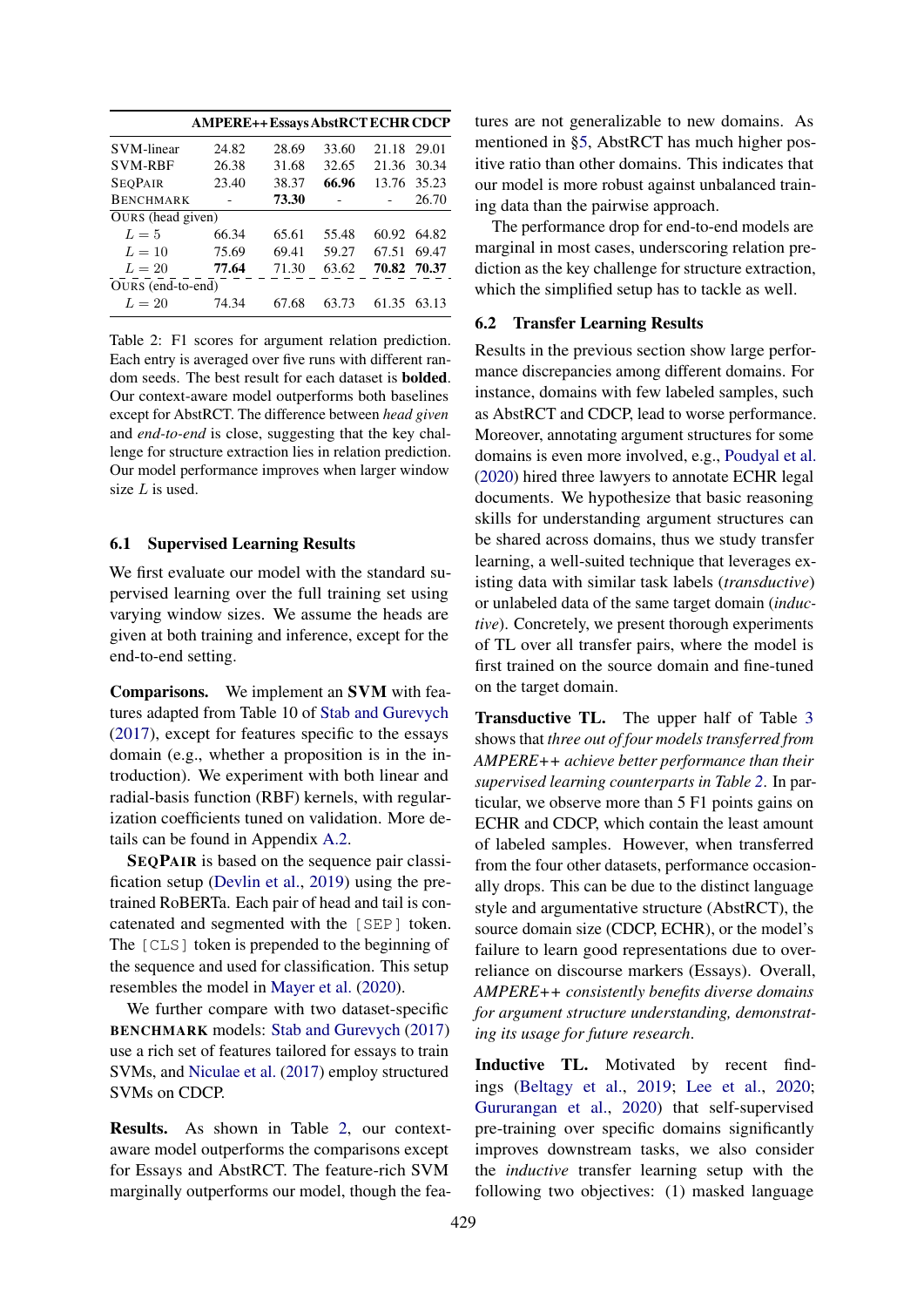<span id="page-7-1"></span>

|                                                          |                                                  | <b>AMPERE++ Essays AbstRCT ECHR CDCP</b> |       |       |       |
|----------------------------------------------------------|--------------------------------------------------|------------------------------------------|-------|-------|-------|
| $SRC \rightarrow TGT$ (Transductive TL)                  |                                                  |                                          |       |       |       |
| AMPERE++                                                 |                                                  | 73.84                                    | 63.42 | 76.50 | 75.93 |
| <b>Essays</b>                                            | 77.93                                            |                                          | 60.62 | 68.72 | 74.11 |
| <b>AbstRCT</b>                                           | 76.29                                            | 71.17                                    |       | 73.31 | 69.17 |
| <b>ECHR</b>                                              | 77.69                                            | 70.82                                    | 47.91 |       | 69.30 |
| <b>CDCP</b>                                              | 77.87                                            | 68.37                                    | 62.38 | 72.03 |       |
|                                                          | $TGT\text{-}pret \rightarrow TGT$ (Inductive TL) |                                          |       |       |       |
| MLM                                                      | 78.10                                            | 74.21                                    | 64.48 |       |       |
| <b>Context-Pert</b>                                      | 79.01                                            | 68.36                                    | 59.47 |       |       |
| $SRC\text{-}pret \rightarrow SRC \rightarrow TGT$        |                                                  |                                          |       |       |       |
| AMPERE++                                                 |                                                  | 70.42                                    | 61.84 | 70.96 | 74.82 |
| <b>Essays</b>                                            | 44.40                                            |                                          | 58.59 | 73.58 | 71.84 |
| <b>AbstRCT</b>                                           | 76.25                                            | 69.26                                    |       | 70.93 | 71.67 |
| $TGT\text{-}pret \rightarrow \text{SRC} \rightarrow TGT$ |                                                  |                                          |       |       |       |
| AMPERE++                                                 |                                                  | 74.90                                    | 62.34 |       |       |
| <b>Essays</b>                                            | 76.69                                            |                                          | 62.38 |       |       |
| <b>AbstRCT</b>                                           | 79.52                                            | 73.09                                    |       |       |       |

Table 3: Results for transfer learning. First column denotes the source domain, the rest are target domains. The best result per column is in bold. Transfer learning that outperforms the in-domain training setup (Table [2,](#page-6-2) second last row) is highlighted in **green**. Notably, using AMPERE++ as the source domain yields better performance than the standard supervised setting. Overall, self-supervised pre-training can further benefit transductive transfer learning.

model (MLM) prediction, which randomly selects 15% of the input tokens for prediction as done in [Devlin et al.](#page-9-10) [\(2019\)](#page-9-10); (2) context-aware sentence perturbation (Context-Pert), which packs each document into a sequence of sentences segmented by the [CLS] token, 20% of which are replaced by random sentences from other documents, another 20% shuffled within the same document, and the rest unchanged. The pre-training objective is to predict the perturbation type of each sentence. Results are in the middle part of Table [3,](#page-7-1) where MLM pre-training benefits all three domains. Context-Pert improves AMPERE++ even more, but negatively affects the other two domains.

Combining Inductive and Transductive TL. Moreover, we showcase that *adding self-supervised learning as an extra pre-training step for transductive TL further boosts performance.* From the lower half of Table [3,](#page-7-1) the pre-trained model uniformly improves over the standard transductive TL. Notably, *using target domain for pre-training leads to better results than using the source domain data*. This implies that better representation learning for target domain language is more effective than a stronger source domain model.

<span id="page-7-2"></span>

Figure 4: Macro F1 scores with limited training data. We sample training set from 0 to 5,000 samples, in an increment of 500. Bottom bars indicate the percentage of such subsets over the full training set. Scatter plots represent the transfer learning results from different source domains, with those from non-TL settings marked as shaded areas. Horizontal dashed lines represent the performance using the full training set. Models using AMPERE++ as the source domain consistently yield better F1 scores than others and non-TL models.

Effectiveness of TL in Low-Resource Setting. To quantitatively demonstrate how TL benefits lowresource target domains, we control the size of training data and conduct transductive TL for each domain. Fig. [4](#page-7-2) plots the trends where training data varies from 0 to 5,000, incremented by 500. *Among all datasets, AMPERE++ yields the best transfer learning results as the source domain: Using less than half of the target training set, it allows to approach or exceed the fully trained models.* For other datasets, we observe mixed results when they are used as the source. In general, TL brings more improvements when less training data is used.

#### <span id="page-7-0"></span>6.3 Active Learning Results

Comparisons of Acquisition Strategies. Fig. [5](#page-8-0) plots the F1 scores for all strategies as discussed in [§4](#page-3-2) across 10 AL iterations. As expected, the performance gradually improves with more labeled data. The three model-based methods: MAX-ENTROPY, BALD, and CORESET generally attain better performance, suggesting the efficacy of common AL methods on argument relation understanding. The model-independent strategies yield competitive results. In particular, DISC-MARKER proves to be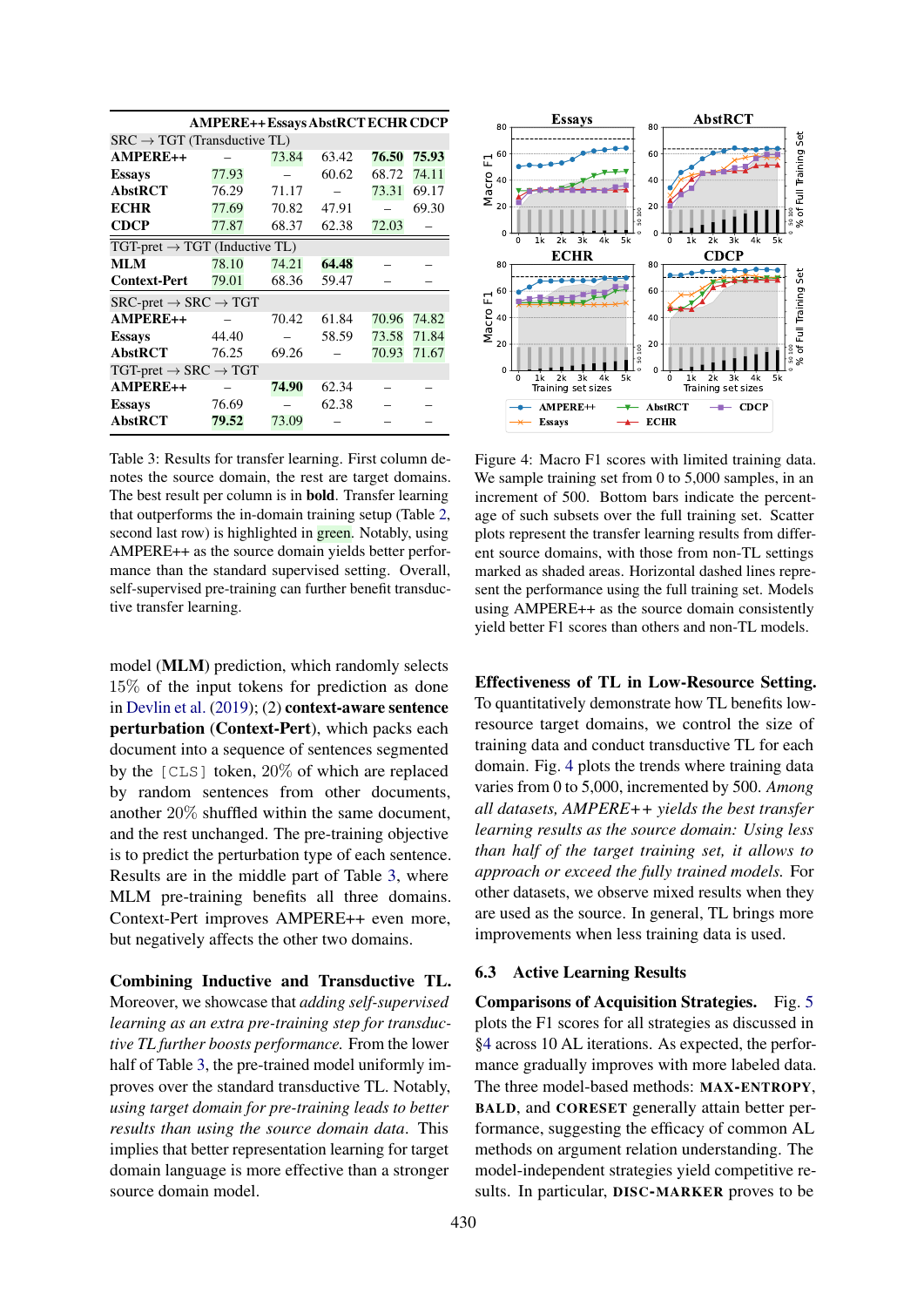<span id="page-8-0"></span>

Figure 5: Active learning results using different acquisition methods in 10 iterations. Shaded areas stand for the RANDOM-CTX performance, which aligns with that in Figure [4.](#page-7-2) We show performance for three model-independent strategies, DISC-MARKER, NOVEL-VOCAB, NO-DISC-MARKER, alongside three strong comparisons. The modelindependent strategies yields significantly better results than random sampling. On AbstRCT, ECHR, and CDCP, DISC-MARKER achieves better or competitive performance than MAX-ENTROPY and BALD. To better visualize the performance difference, rescaled plots for ECHR and CDCP are in Appendix [A.3.](#page-12-3)

<span id="page-8-1"></span>

Figure 6: Improvements of macro F1 scores by adding TL to each AL strategy. AMPERE++ is used as the source domain for TL. We observe consistent gains across the board except for AbstRCT when the training samples are close to full. Generally, the improvements decline when more training samples are included.

a good selection heuristics for AMPERE++ and AbstRCT. Its relatively low scores on Essays is likely due to the abundance of discourse markers in this domain, so that random sampling would have similar effects. By contrast, avoiding discourse markers (NO-DISC-MARKER) tends to hurt performance. Notably, *without relying on any trained model, task-specific acquisition strategies can be effective for labeling argument relations*.

Warm-start Active Learning. Finally, we investigate the added benefits of transfer learning for major active learning systems. In each AL iteration, we warm-start the model with checkpoints trained from AMPERE++, and calculate the difference of F1 scores from the non-TL counterpart. Fig. [6](#page-8-1) shows the results for five of the ten iterations. We observe improvements across the board, especially with small training data size. For AbstRCT, the TL warm-start either makes no difference or slightly hurts performance after 3,000 samples are available, whereas the MAX-ENTROPY method constantly benefits from warm-starting. Our findings suggest that TL is an effective add-on for early stage AL, benefiting different strategies uniformly.

# 7 Conclusion

We present a simple yet effective framework for argument structure extraction, based on a contextaware Transformer model that outperforms strong comparisons on five distinct domains, including our newly annotated dataset on peer reviews. We further investigate two complementary frameworks based on transfer learning and active learning to tackle the data scarcity issue. Based on our extensive experiments, transfer learning from our newly annotated AMPERE++ dataset and self-supervised pre-training consistently yield better performance. Our model-independent strategies approach popular model-based active learning methods.

#### Acknowledgements

This research is supported in part by National Science Foundation through Grant IIS-2100885. We thank four anonymous reviewers for their valuable suggestions on various aspects of this work.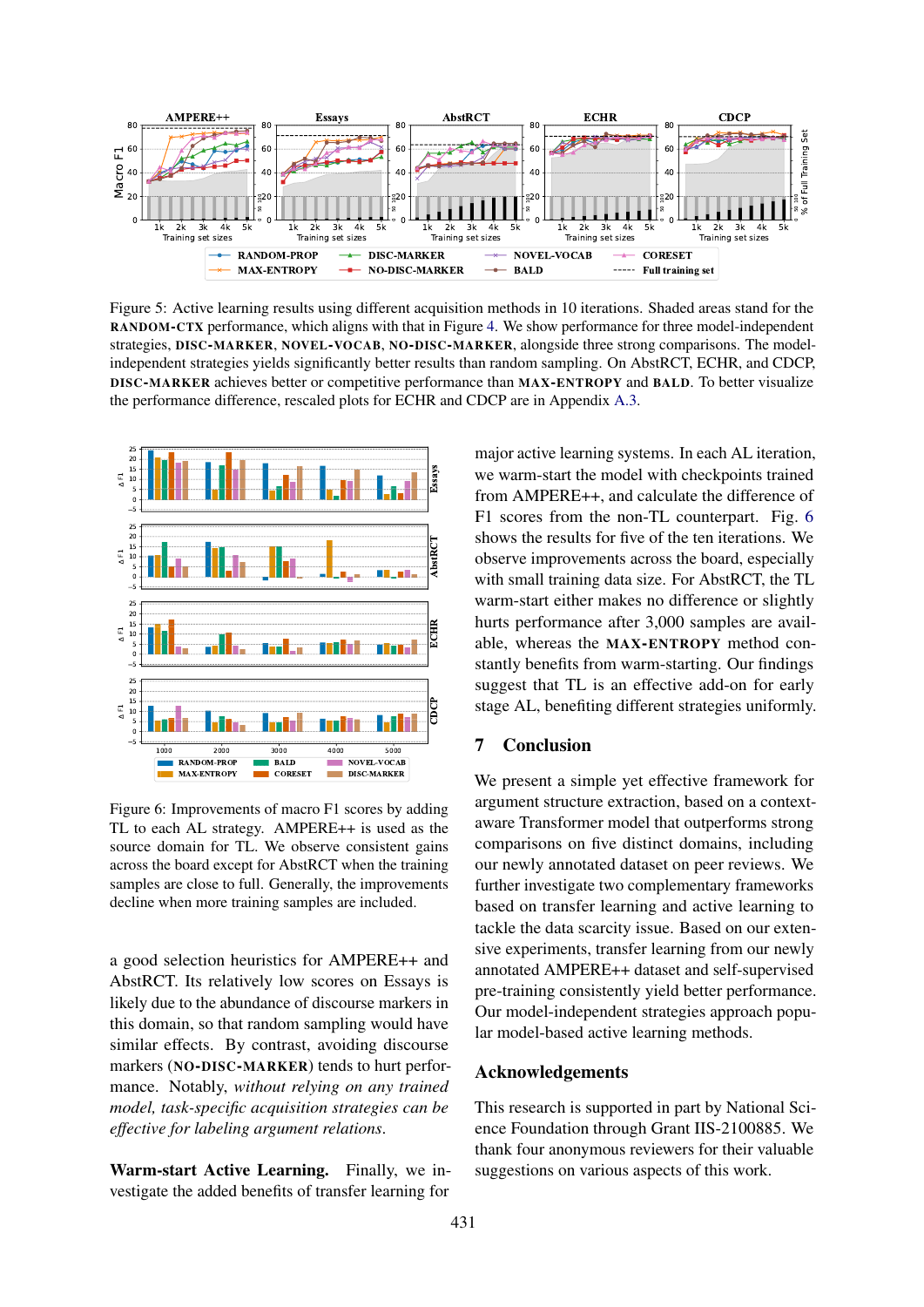### References

- <span id="page-9-9"></span>Pablo Accuosto and Horacio Saggion. 2019. [Trans](https://doi.org/10.18653/v1/W19-4505)[ferring knowledge from discourse to arguments: A](https://doi.org/10.18653/v1/W19-4505) [case study with scientific abstracts.](https://doi.org/10.18653/v1/W19-4505) In *Proceedings of the 6th Workshop on Argument Mining*, pages 41– 51, Florence, Italy. Association for Computational Linguistics.
- <span id="page-9-14"></span>Charu C Aggarwal, Xiangnan Kong, Quanquan Gu, Jiawei Han, and S Yu Philip. 2014. Active learning: A survey. In *Data Classification: Algorithms and Applications*, pages 571–605. CRC Press.
- <span id="page-9-2"></span>Khalid Al Khatib, Tirthankar Ghosal, Yufang Hou, Anita de Waard, and Dayne Freitag. 2021. [Argument](https://doi.org/10.18653/v1/2021.sdp-1.7) [mining for scholarly document processing: Taking](https://doi.org/10.18653/v1/2021.sdp-1.7) [stock and looking ahead.](https://doi.org/10.18653/v1/2021.sdp-1.7) In *Proceedings of the Second Workshop on Scholarly Document Processing*, pages 56–65, Online. Association for Computational Linguistics.
- <span id="page-9-17"></span>Iz Beltagy, Kyle Lo, and Arman Cohan. 2019. [SciB-](https://doi.org/10.18653/v1/D19-1371)[ERT: A pretrained language model for scientific text.](https://doi.org/10.18653/v1/D19-1371) In *Proceedings of the 2019 Conference on Empirical Methods in Natural Language Processing and the 9th International Joint Conference on Natural Language Processing (EMNLP-IJCNLP)*, pages 3615– 3620, Hong Kong, China. Association for Computational Linguistics.
- <span id="page-9-15"></span>Zalán Bodó, Zsolt Minier, and Lehel Csató. 2011. [Ac](https://proceedings.mlr.press/v16/bodo11a.html)[tive learning with clustering.](https://proceedings.mlr.press/v16/bodo11a.html) In *Active Learning and Experimental Design workshop In conjunction with AISTATS 2010*, volume 16 of *Proceedings of Machine Learning Research*, pages 127–139, Sardinia, Italy. PMLR.
- <span id="page-9-4"></span>Filip Boltužić and Jan Šnajder. 2014. [Back up your](https://doi.org/10.3115/v1/W14-2107) [stance: Recognizing arguments in online discussions.](https://doi.org/10.3115/v1/W14-2107) In *Proceedings of the First Workshop on Argumentation Mining*, pages 49–58, Baltimore, Maryland. Association for Computational Linguistics.
- <span id="page-9-0"></span>Elena Cabrio and Serena Villata. 2018. Five years of argument mining: a data-driven analysis. In *IJCAI*, volume 18, pages 5427–5433.
- <span id="page-9-3"></span>Claire Cardie, Cynthia Farina, Matt Rawding, and Adil Aijaz. 2008. [An eRulemaking corpus: Identifying](http://www.lrec-conf.org/proceedings/lrec2008/pdf/699_paper.pdf) [substantive issues in public comments.](http://www.lrec-conf.org/proceedings/lrec2008/pdf/699_paper.pdf) In *Proceedings of the Sixth International Conference on Language Resources and Evaluation (LREC'08)*, Marrakech, Morocco. European Language Resources Association (ELRA).
- <span id="page-9-8"></span>Tuhin Chakrabarty, Christopher Hidey, Smaranda Muresan, Kathy McKeown, and Alyssa Hwang. 2019. [AMPERSAND: Argument mining for PERSuAsive](https://doi.org/10.18653/v1/D19-1291) [oNline discussions.](https://doi.org/10.18653/v1/D19-1291) In *Proceedings of the 2019 Conference on Empirical Methods in Natural Language Processing and the 9th International Joint Conference on Natural Language Processing (EMNLP-IJCNLP)*, pages 2933–2943, Hong Kong, China. Association for Computational Linguistics.
- <span id="page-9-16"></span>Arman Cohan, Franck Dernoncourt, Doo Soon Kim, Trung Bui, Seokhwan Kim, Walter Chang, and Nazli Goharian. 2018. [A discourse-aware attention model](https://doi.org/10.18653/v1/N18-2097) [for abstractive summarization of long documents.](https://doi.org/10.18653/v1/N18-2097) In *Proceedings of the 2018 Conference of the North American Chapter of the Association for Computational Linguistics: Human Language Technologies, Volume 2 (Short Papers)*, pages 615–621, New Orleans, Louisiana. Association for Computational Linguistics.
- <span id="page-9-10"></span>Jacob Devlin, Ming-Wei Chang, Kenton Lee, and Kristina Toutanova. 2019. [BERT: Pre-training of](https://doi.org/10.18653/v1/N19-1423) [deep bidirectional transformers for language under](https://doi.org/10.18653/v1/N19-1423)[standing.](https://doi.org/10.18653/v1/N19-1423) In *Proceedings of the 2019 Conference of the North American Chapter of the Association for Computational Linguistics: Human Language Technologies, Volume 1 (Long and Short Papers)*, pages 4171–4186, Minneapolis, Minnesota. Association for Computational Linguistics.
- <span id="page-9-13"></span>Long Duong, Hadi Afshar, Dominique Estival, Glen Pink, Philip Cohen, and Mark Johnson. 2018. [Active](https://doi.org/10.18653/v1/P18-2008) [learning for deep semantic parsing.](https://doi.org/10.18653/v1/P18-2008) In *Proceedings of the 56th Annual Meeting of the Association for Computational Linguistics (Volume 2: Short Papers)*, pages 43–48, Melbourne, Australia. Association for Computational Linguistics.
- <span id="page-9-1"></span>Aris Fergadis, Dimitris Pappas, Antonia Karamolegkou, and Haris Papageorgiou. 2021. [Argumentation min](https://doi.org/10.18653/v1/2021.argmining-1.10)[ing in scientific literature for sustainable develop](https://doi.org/10.18653/v1/2021.argmining-1.10)[ment.](https://doi.org/10.18653/v1/2021.argmining-1.10) In *Proceedings of the 8th Workshop on Argument Mining*, pages 100–111, Punta Cana, Dominican Republic. Association for Computational Linguistics.
- <span id="page-9-6"></span>Nancy Green. 2014. [Towards creation of a corpus for](https://doi.org/10.3115/v1/W14-2102) [argumentation mining the biomedical genetics re](https://doi.org/10.3115/v1/W14-2102)[search literature.](https://doi.org/10.3115/v1/W14-2102) In *Proceedings of the First Workshop on Argumentation Mining*, pages 11–18, Baltimore, Maryland. Association for Computational Linguistics.
- <span id="page-9-11"></span>Suchin Gururangan, Ana Marasović, Swabha Swayamdipta, Kyle Lo, Iz Beltagy, Doug Downey, and Noah A. Smith. 2020. [Don't stop pretraining:](https://doi.org/10.18653/v1/2020.acl-main.740) [Adapt language models to domains and tasks.](https://doi.org/10.18653/v1/2020.acl-main.740) In *Proceedings of the 58th Annual Meeting of the Association for Computational Linguistics*, pages 8342–8360, Online. Association for Computational Linguistics.
- <span id="page-9-5"></span>Ivan Habernal and Iryna Gurevych. 2017. [Argumenta](https://doi.org/10.1162/COLI_a_00276)[tion mining in user-generated web discourse.](https://doi.org/10.1162/COLI_a_00276) *Computational Linguistics*, 43(1):125–179.
- <span id="page-9-12"></span>Steven CH Hoi, Rong Jin, and Michael R Lyu. 2006. Large-scale text categorization by batch mode active learning. In *Proceedings of the 15th international conference on World Wide Web*, pages 633–642.
- <span id="page-9-7"></span>Neil Houlsby, Ferenc Huszár, Zoubin Ghahramani, and Máté Lengyel. 2011. Bayesian active learning for classification and preference learning. *arXiv preprint arXiv:1112.5745*.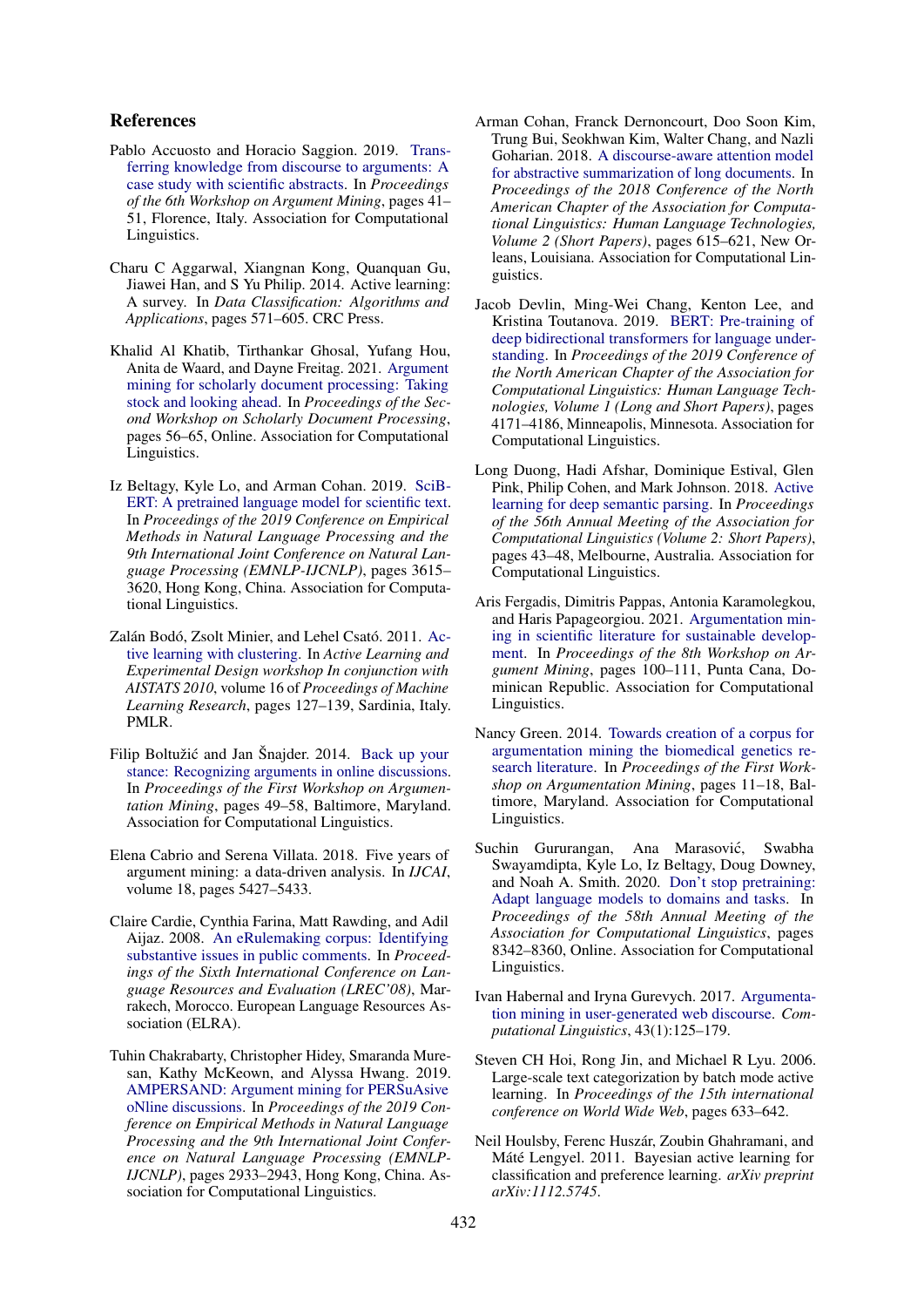- <span id="page-10-12"></span>Xinyu Hua, Mitko Nikolov, Nikhil Badugu, and Lu Wang. 2019. [Argument mining for understanding](https://doi.org/10.18653/v1/N19-1219) [peer reviews.](https://doi.org/10.18653/v1/N19-1219) In *Proceedings of the 2019 Conference of the North American Chapter of the Association for Computational Linguistics: Human Language Technologies, Volume 1 (Long and Short Papers)*, pages 2131–2137, Minneapolis, Minnesota. Association for Computational Linguistics.
- <span id="page-10-5"></span>Xinyu Hua and Lu Wang. 2017. Understanding and detecting supporting arguments of diverse types. In *Proceedings of the 55th Annual Meeting of the Association for Computational Linguistics (Volume 2: Short Papers)*, pages 203–208.
- <span id="page-10-17"></span>Srinivasan Iyer, Ioannis Konstas, Alvin Cheung, Jayant Krishnamurthy, and Luke Zettlemoyer. 2017. [Learn](https://doi.org/10.18653/v1/P17-1089)[ing a neural semantic parser from user feedback.](https://doi.org/10.18653/v1/P17-1089) In *Proceedings of the 55th Annual Meeting of the Association for Computational Linguistics (Volume 1: Long Papers)*, pages 963–973, Vancouver, Canada. Association for Computational Linguistics.
- <span id="page-10-18"></span>Ajay J Joshi, Fatih Porikli, and Nikolaos Papanikolopoulos. 2009. Multi-class active learning for image classification. In *2009 IEEE Conference on Computer Vision and Pattern Recognition*, pages 2372–2379. IEEE.
- <span id="page-10-19"></span>Diederick P Kingma and Jimmy Ba. 2015. Adam: A method for stochastic optimization. In *International Conference on Learning Representations (ICLR)*.
- <span id="page-10-16"></span>Yudai Kishimoto, Yugo Murawaki, and Sadao Kurohashi. 2020. [Adapting BERT to implicit discourse](https://www.aclweb.org/anthology/2020.lrec-1.145) [relation classification with a focus on discourse con](https://www.aclweb.org/anthology/2020.lrec-1.145)[nectives.](https://www.aclweb.org/anthology/2020.lrec-1.145) In *Proceedings of the 12th Language Resources and Evaluation Conference*, pages 1152– 1158, Marseille, France. European Language Resources Association.
- <span id="page-10-0"></span>John Lawrence and Chris Reed. 2019. [Argument min](https://doi.org/10.1162/coli_a_00364)[ing: A survey.](https://doi.org/10.1162/coli_a_00364) *Computational Linguistics*, 45(4):765– 818.
- <span id="page-10-20"></span>Jinhyuk Lee, Wonjin Yoon, Sungdong Kim, Donghyeon Kim, Sunkyu Kim, Chan Ho So, and Jaewoo Kang. 2020. Biobert: a pre-trained biomedical language representation model for biomedical text mining. *Bioinformatics*, 36(4):1234–1240.
- <span id="page-10-11"></span>David D Lewis and William A Gale. 1994. A sequential algorithm for training text classifiers. In *SIGIR'94*, pages 3–12. Springer.
- <span id="page-10-1"></span>Jialu Li, Esin Durmus, and Claire Cardie. 2020. [Explor](https://doi.org/10.18653/v1/2020.emnlp-main.716)[ing the role of argument structure in online debate](https://doi.org/10.18653/v1/2020.emnlp-main.716) [persuasion.](https://doi.org/10.18653/v1/2020.emnlp-main.716) In *Proceedings of the 2020 Conference on Empirical Methods in Natural Language Processing (EMNLP)*, pages 8905–8912, Online. Association for Computational Linguistics.
- <span id="page-10-3"></span>Marco Lippi and Paolo Torroni. 2016. Argumentation mining: State of the art and emerging trends. *ACM Transactions on Internet Technology (TOIT)*, 16(2):1– 25.
- <span id="page-10-9"></span>Yinhan Liu, Myle Ott, Naman Goyal, Jingfei Du, Mandar Joshi, Danqi Chen, Omer Levy, Mike Lewis, Luke Zettlemoyer, and Veselin Stoyanov. 2019. Roberta: A robustly optimized bert pretraining approach. *arXiv preprint arXiv:1907.11692*.
- <span id="page-10-10"></span>David Lowell, Zachary C. Lipton, and Byron C. Wallace. 2019. [Practical obstacles to deploying active](https://doi.org/10.18653/v1/D19-1003) [learning.](https://doi.org/10.18653/v1/D19-1003) In *Proceedings of the 2019 Conference on Empirical Methods in Natural Language Processing and the 9th International Joint Conference on Natural Language Processing (EMNLP-IJCNLP)*, pages 21–30, Hong Kong, China. Association for Computational Linguistics.
- <span id="page-10-13"></span>William C Mann and Sandra A Thompson. 1988. Rhetorical structure theory: Toward a functional theory of text organization. *Text-interdisciplinary Journal for the Study of Discourse*, 8(3):243–281.
- <span id="page-10-4"></span>Tobias Mayer, Elena Cabrio, and Serena Villata. 2020. Transformer-based argument mining for healthcare applications. In *ECAI 2020 - 24th European Conference on Artificial Intelligence*, volume 325 of *Frontiers in Artificial Intelligence and Applications*, pages 2108–2115. IOS Press.
- <span id="page-10-14"></span>Margot Mieskes and Andreas Stiegelmayr. 2018. [Preparing data from psychotherapy for natural lan](https://aclanthology.org/L18-1458)[guage processing.](https://aclanthology.org/L18-1458) In *Proceedings of the Eleventh International Conference on Language Resources and Evaluation (LREC 2018)*, Miyazaki, Japan. European Language Resources Association (ELRA).
- <span id="page-10-6"></span>Huy Nguyen and Diane Litman. 2016. [Context-aware](https://doi.org/10.18653/v1/P16-1107) [argumentative relation mining.](https://doi.org/10.18653/v1/P16-1107) In *Proceedings of the 54th Annual Meeting of the Association for Computational Linguistics (Volume 1: Long Papers)*, pages 1127–1137, Berlin, Germany. Association for Computational Linguistics.
- <span id="page-10-8"></span>Vlad Niculae, Joonsuk Park, and Claire Cardie. 2017. [Argument mining with structured SVMs and RNNs.](https://doi.org/10.18653/v1/P17-1091) In *Proceedings of the 55th Annual Meeting of the Association for Computational Linguistics (Volume 1: Long Papers)*, pages 985–995, Vancouver, Canada. Association for Computational Linguistics.
- <span id="page-10-7"></span>Juri Opitz and Anette Frank. 2019. [Dissecting content](https://doi.org/10.18653/v1/W19-4503) [and context in argumentative relation analysis.](https://doi.org/10.18653/v1/W19-4503) In *Proceedings of the 6th Workshop on Argument Mining*, pages 25–34, Florence, Italy. Association for Computational Linguistics.
- <span id="page-10-2"></span>Raquel Mochales Palau and Marie-Francine Moens. 2009. Argumentation mining: the detection, classification and structure of arguments in text. In *Proceedings of the 12th international conference on artificial intelligence and law*, pages 98–107.
- <span id="page-10-15"></span>Sinno Jialin Pan and Qiang Yang. 2009. A survey on transfer learning. *IEEE Transactions on knowledge and data engineering*, 22(10):1345–1359.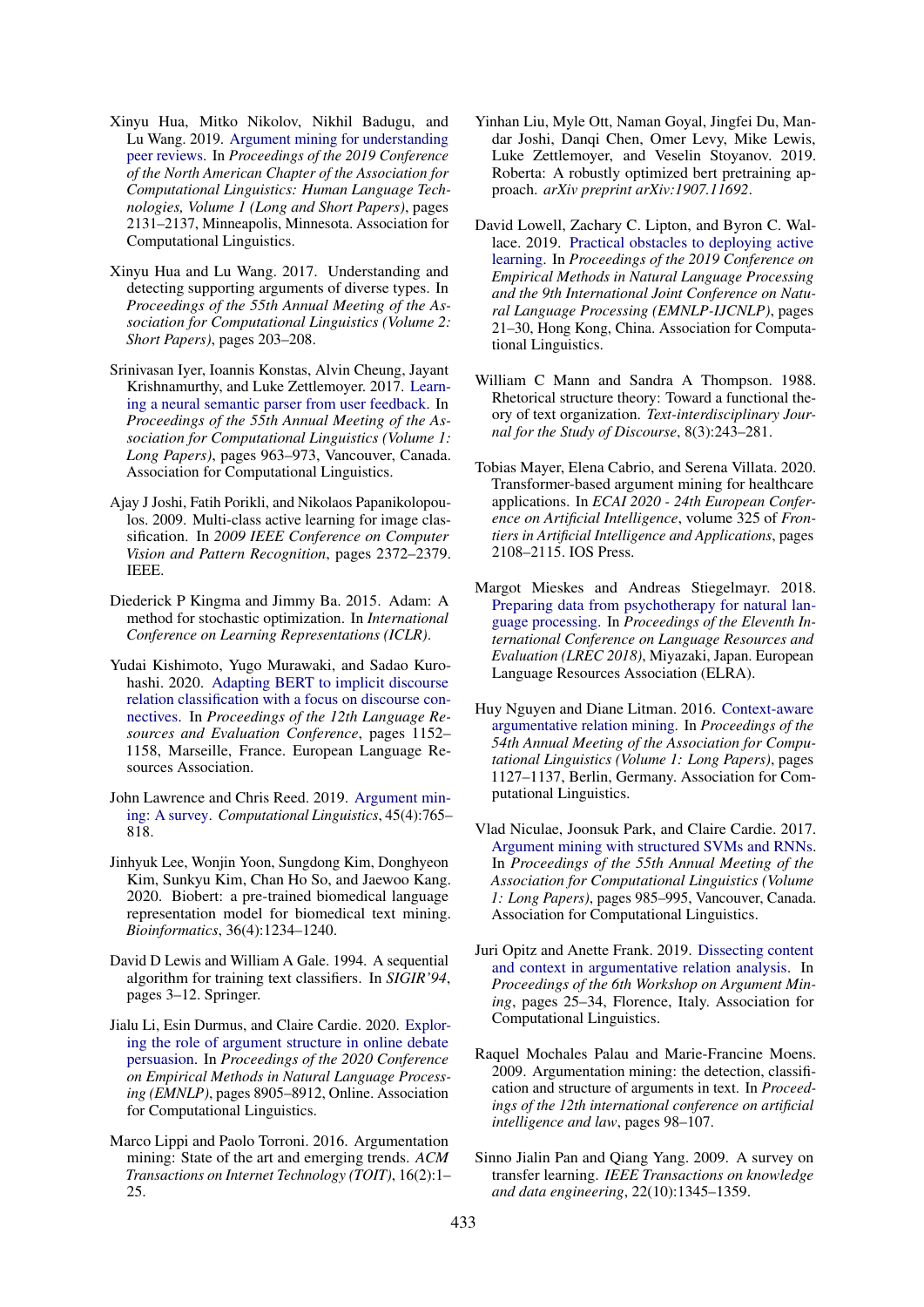- <span id="page-11-2"></span>Joonsuk Park and Claire Cardie. 2014. [Identifying ap](https://doi.org/10.3115/v1/W14-2105)[propriate support for propositions in online user com](https://doi.org/10.3115/v1/W14-2105)[ments.](https://doi.org/10.3115/v1/W14-2105) In *Proceedings of the First Workshop on Argumentation Mining*, pages 29–38, Baltimore, Maryland. Association for Computational Linguistics.
- <span id="page-11-8"></span>Joonsuk Park and Claire Cardie. 2018. A corpus of erulemaking user comments for measuring evaluability of arguments. In *Proceedings of the Eleventh International Conference on Language Resources and Evaluation (LREC 2018)*, Paris, France. European Language Resources Association (ELRA).
- <span id="page-11-0"></span>Andreas Peldszus and Manfred Stede. 2013. From argument diagrams to argumentation mining in texts: A survey. *International Journal of Cognitive Informatics and Natural Intelligence (IJCINI)*, 7(1):1–31.
- <span id="page-11-9"></span>Andreas Peldszus and Manfred Stede. 2015. [Joint pre](https://doi.org/10.18653/v1/D15-1110)[diction in MST-style discourse parsing for argumen](https://doi.org/10.18653/v1/D15-1110)[tation mining.](https://doi.org/10.18653/v1/D15-1110) In *Proceedings of the 2015 Conference on Empirical Methods in Natural Language Processing*, pages 938–948, Lisbon, Portugal. Association for Computational Linguistics.
- <span id="page-11-1"></span>Prakash Poudyal, Jaromir Savelka, Aagje Ieven, Marie Francine Moens, Teresa Goncalves, and Paulo Quaresma. 2020. [ECHR: Legal corpus for argument](https://www.aclweb.org/anthology/2020.argmining-1.8) [mining.](https://www.aclweb.org/anthology/2020.argmining-1.8) In *Proceedings of the 7th Workshop on Argument Mining*, pages 67–75, Online. Association for Computational Linguistics.
- <span id="page-11-5"></span>Patrick Saint-Dizier. 2018. A two-level approach to generate synthetic argumentation reports. *Argument & Computation*, 9(2):137–154.
- <span id="page-11-12"></span>Claudia Schulz, Christian M. Meyer, Jan Kiesewetter, Michael Sailer, Elisabeth Bauer, Martin R. Fischer, Frank Fischer, and Iryna Gurevych. 2019. [Anal](https://doi.org/10.18653/v1/P19-1265)[ysis of automatic annotation suggestions for hard](https://doi.org/10.18653/v1/P19-1265) [discourse-level tasks in expert domains.](https://doi.org/10.18653/v1/P19-1265) In *Proceedings of the 57th Annual Meeting of the Association for Computational Linguistics*, pages 2761–2772, Florence, Italy. Association for Computational Linguistics.
- <span id="page-11-7"></span>Ozan Sener and Silvio Savarese. 2018. [Active learn](https://openreview.net/forum?id=H1aIuk-RW)[ing for convolutional neural networks: A core-set](https://openreview.net/forum?id=H1aIuk-RW) [approach.](https://openreview.net/forum?id=H1aIuk-RW) In *International Conference on Learning Representations*.

<span id="page-11-6"></span>Burr Settles. 2009. Active learning literature survey.

- <span id="page-11-14"></span>Yanyao Shen, Hyokun Yun, Zachary C. Lipton, Yakov Kronrod, and Animashree Anandkumar. 2018. [Deep](https://openreview.net/forum?id=ry018WZAZ) [active learning for named entity recognition.](https://openreview.net/forum?id=ry018WZAZ) In *International Conference on Learning Representations*.
- <span id="page-11-17"></span>Nitish Srivastava, Geoffrey Hinton, Alex Krizhevsky, Ilya Sutskever, and Ruslan Salakhutdinov. 2014. [Dropout: A simple way to prevent neural networks](http://jmlr.org/papers/v15/srivastava14a.html) [from overfitting.](http://jmlr.org/papers/v15/srivastava14a.html) *Journal of Machine Learning Research*, 15(56):1929–1958.
- <span id="page-11-11"></span>Christian Stab and Iryna Gurevych. 2014. [Identifying](https://doi.org/10.3115/v1/D14-1006) [argumentative discourse structures in persuasive es](https://doi.org/10.3115/v1/D14-1006)[says.](https://doi.org/10.3115/v1/D14-1006) In *Proceedings of the 2014 Conference on Empirical Methods in Natural Language Processing (EMNLP)*, pages 46–56, Doha, Qatar. Association for Computational Linguistics.
- <span id="page-11-3"></span>Christian Stab and Iryna Gurevych. 2017. [Parsing argu](https://doi.org/10.1162/COLI_a_00295)[mentation structures in persuasive essays.](https://doi.org/10.1162/COLI_a_00295) *Computational Linguistics*, 43(3):619–659.
- <span id="page-11-13"></span>Katrin Tomanek and Udo Hahn. 2009. Reducing class imbalance during active learning for named entity annotation. In *Proceedings of the fifth international conference on Knowledge capture*, pages 105–112.
- <span id="page-11-15"></span>Simon Tong and Daphne Koller. 2001. Support vector machine active learning with applications to text classification. *Journal of machine learning research*, 2(Nov):45–66.
- <span id="page-11-4"></span>Ashish Vaswani, Noam Shazeer, Niki Parmar, Jakob Uszkoreit, Llion Jones, Aidan N Gomez, Ł ukasz Kaiser, and Illia Polosukhin. 2017. [Attention is all](https://proceedings.neurips.cc/paper/2017/file/3f5ee243547dee91fbd053c1c4a845aa-Paper.pdf) [you need.](https://proceedings.neurips.cc/paper/2017/file/3f5ee243547dee91fbd053c1c4a845aa-Paper.pdf) In *Advances in Neural Information Processing Systems*, volume 30. Curran Associates, Inc.
- <span id="page-11-10"></span>Bonnie Webber, Rashmi Prasad, Alan Lee, and Aravind Joshi. 2019. The penn discourse treebank 3.0 annotation manual. *Philadelphia, University of Pennsylvania*.
- <span id="page-11-18"></span>Thomas Wolf, Lysandre Debut, Victor Sanh, Julien Chaumond, Clement Delangue, Anthony Moi, Pierric Cistac, Tim Rault, Remi Louf, Morgan Funtowicz, Joe Davison, Sam Shleifer, Patrick von Platen, Clara Ma, Yacine Jernite, Julien Plu, Canwen Xu, Teven Le Scao, Sylvain Gugger, Mariama Drame, Quentin Lhoest, and Alexander Rush. 2020. [Trans](https://doi.org/10.18653/v1/2020.emnlp-demos.6)[formers: State-of-the-art natural language processing.](https://doi.org/10.18653/v1/2020.emnlp-demos.6) In *Proceedings of the 2020 Conference on Empirical Methods in Natural Language Processing: System Demonstrations*, pages 38–45, Online. Association for Computational Linguistics.
- <span id="page-11-16"></span>Michelle Yuan, Hsuan-Tien Lin, and Jordan Boyd-Graber. 2020. [Cold-start active learning through self](https://doi.org/10.18653/v1/2020.emnlp-main.637)[supervised language modeling.](https://doi.org/10.18653/v1/2020.emnlp-main.637) In *Proceedings of the 2020 Conference on Empirical Methods in Natural Language Processing (EMNLP)*, pages 7935–7948, Online. Association for Computational Linguistics.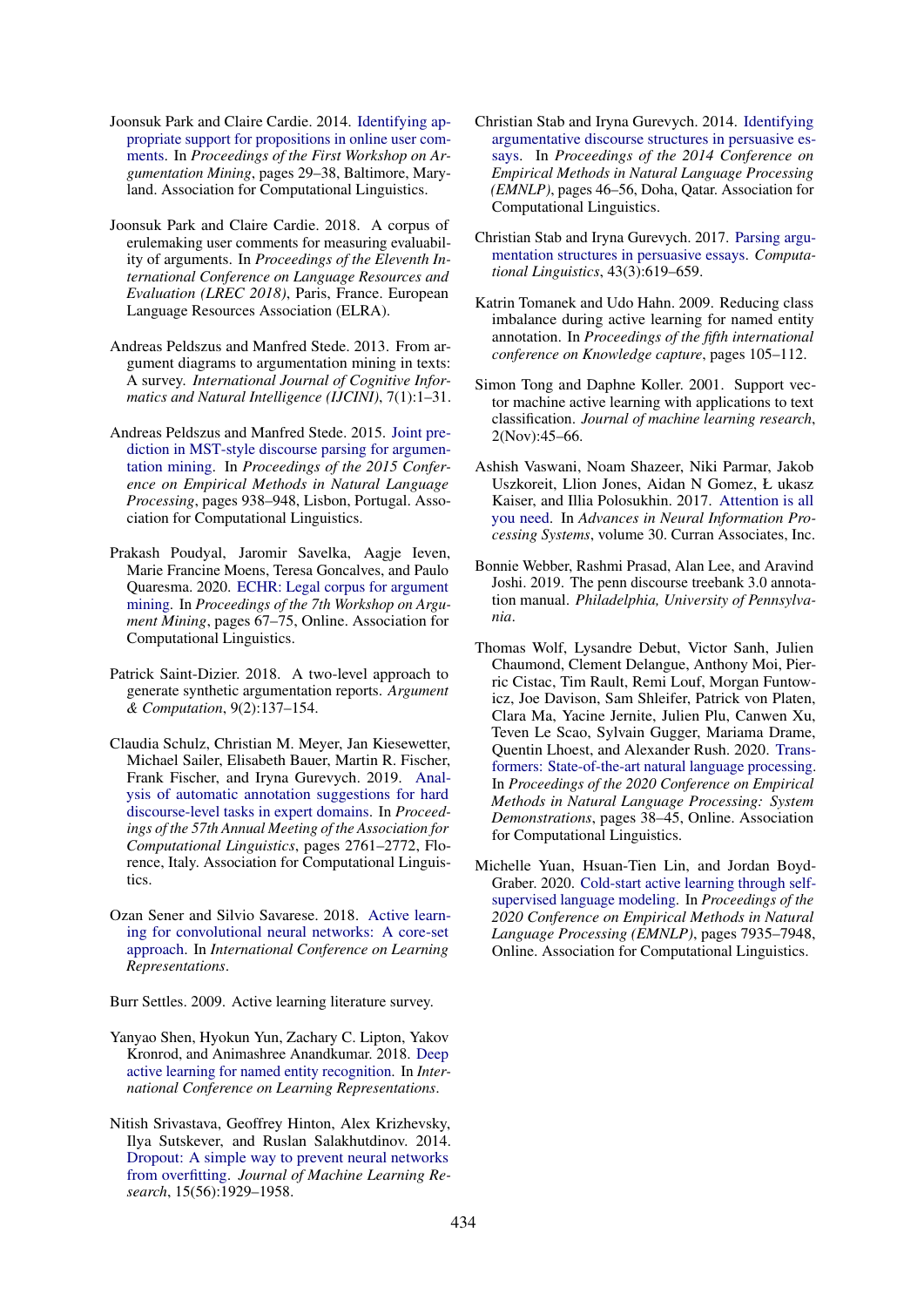# A Model and General Details

## <span id="page-12-0"></span>A.1 Discourse Markers

In [§4.2](#page-3-3) of the main paper we introduce a DISC-MARKER based acquisition method for active learning. The matching statistics of the 18 discourse markers are shown in Fig. [8.](#page-13-0) We break down the count based on whether a proposition is the head or tail of any relation. As expected, certain discourse markers such as "because", "but", and "due to" likely indicate a tail proposition, whereas "therefore", "thus" tend to be found in head propositions.

# <span id="page-12-2"></span>A.2 SVM Comparison

In Table [4,](#page-12-4) we describe the full feature set used in the SVM comparison model in § 6.1 of the main paper. These features are adapted from Table 10 of [Stab and Gurevych](#page-11-11) [\(2014\)](#page-11-11). The indicators are from their Table B.1 in the Appendix.

For hyper-parameter search, we tune the regularization coefficient C over values  ${0.1, 0.5, 1.0, 10.0}$ . The best performing model (macro-F1) on validation set is used for evaluation.

<span id="page-12-4"></span>

| Group      | <b>Description</b>                                                                                                                               |
|------------|--------------------------------------------------------------------------------------------------------------------------------------------------|
| Lexical    | Binary lemmatized unigram of the head<br>and tail propositions (top 500 frequent<br>ones are considered)                                         |
| Syntactic  | Binary POS features of head and tail<br>propoisitions                                                                                            |
| Structural | Number of tokens of head and tail;<br>Number of propositions between source<br>and tail; head presents before tail; tail<br>presents before head |
| Indicator  | Indicator type present in head or tail;<br>indicator type present between head and<br>tail                                                       |
| ShNo       | Shared nouns between head and tail<br>propositions (number and binary)                                                                           |

Table 4: Features used for SVM model.

### <span id="page-12-3"></span>A.3 Active Learning Results

In Fig. [5,](#page-8-0) we compare active learning methods over five datasets on the same 0-80 scale. Results of different strategies fall in tight ranges for ECHR and CDCP. For better visualization, we show the same figure on a 50–80 scale in Fig. [7.](#page-12-5)

# <span id="page-12-1"></span>B AMPERE++ Annotation

To annotate argument relations over the AM-PERE [\(Hua et al.,](#page-10-12) [2019\)](#page-10-12) dataset, we hire three

<span id="page-12-5"></span>

Figure 7: Active learning results for ECHR and CDCP on 50–80 scale. The scores are the same as the rightmost two plots in Figure [5.](#page-8-0)

proficient English speakers who are US-based college students. The first author serve as the judge to resolve disagreements.The detailed guidelines are shown in Table [6.](#page-14-0) Throughout the annotation, we identify difficult cases and summarize representative ones in Table [5.](#page-13-1)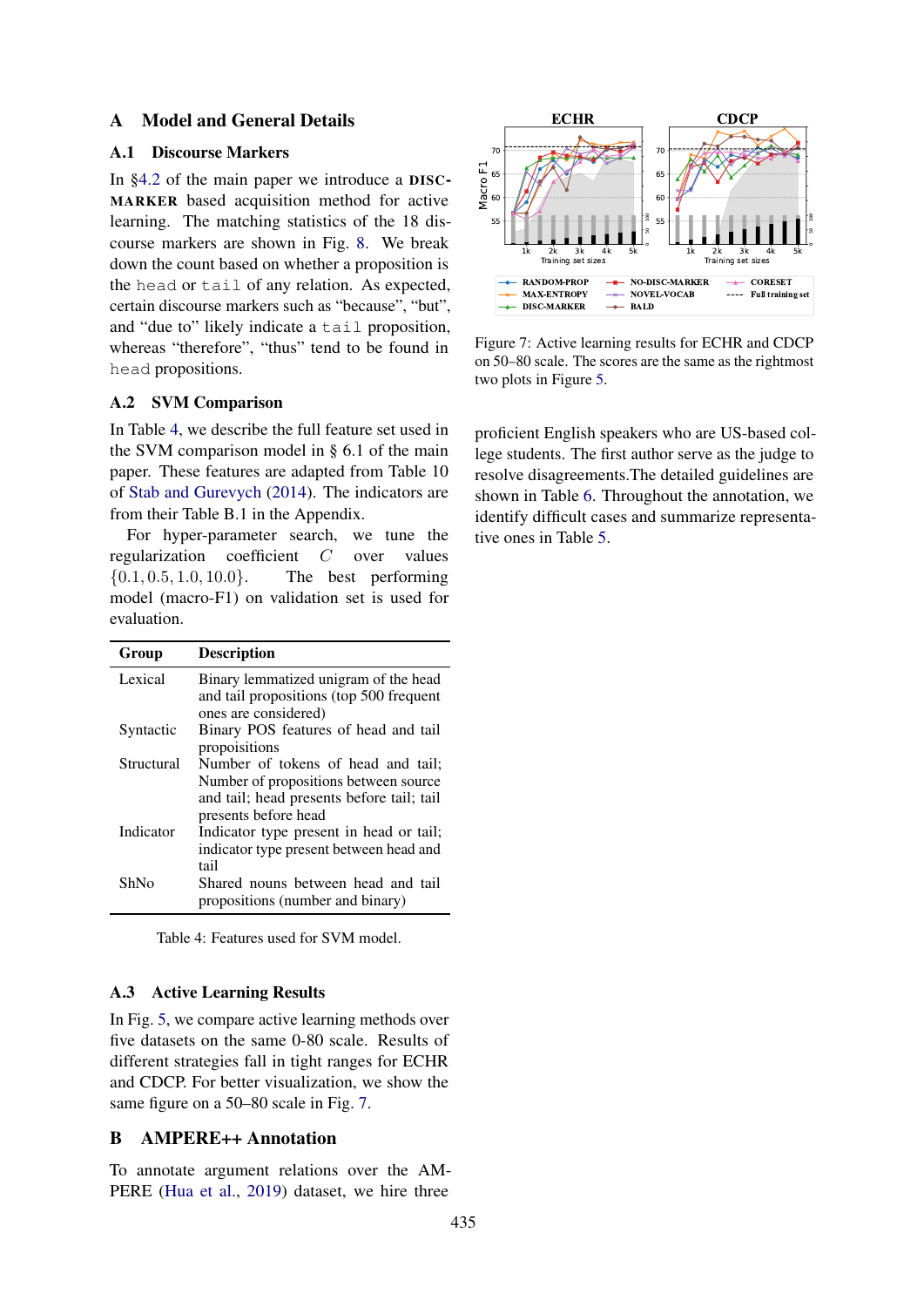<span id="page-13-0"></span>

Figure 8: The distribution of matched discourse markers in each dataset. We indicate the raw count next to each bar. Propositions that are tail or head of any relation are highlighted in colors. Overall, about 10–20% of the propositions contain at least one discourse marker. Certain discourse markers correlate well with the existence of argument relations. For instance, "because", "due to", "however" are more likely to be found in tail; "therefore", "thus" tend to appear in head.

<span id="page-13-1"></span>

| Tail        | Only macro-average F-scores are reported.<br>Head Please present micro-average scores as well<br>Label support                                                                                                                |
|-------------|-------------------------------------------------------------------------------------------------------------------------------------------------------------------------------------------------------------------------------|
| <b>Tail</b> | Fig 3: This could really be drawn considerably better<br>Head Make the dots bigger and their colors more distinct.<br>Label support                                                                                           |
| <b>Tail</b> | Fig 4. right looks like a reward signal.<br><b>Head</b> but is labelled Proportion correct.<br>Label attack                                                                                                                   |
| Tail        | This idea is not novel<br><b>Head</b> In the first part of the paper (Section 2) the authors propose to use the optimal transport distance<br>as the objective for GAN optimization.<br>Label attack                          |
| <b>Tail</b> | Then, the difference is crystal clear.<br><b>Head</b> The difference between Figure 1, 4, and 6 could be clarified.<br><b>Label</b> $no-rel$                                                                                  |
| Tail        | The discussion following Corollary 1 suggests that $\sum_i \hat{v}_{T,i}^{1/2}$ might be much smaller than d $G_{\infty}$ .<br><b>Head</b> but we should always expect it to be at least a constant,<br><b>Label</b> $no-rel$ |

Table 5: Representative challenging examples during argument relation annotation on AMPERE++.